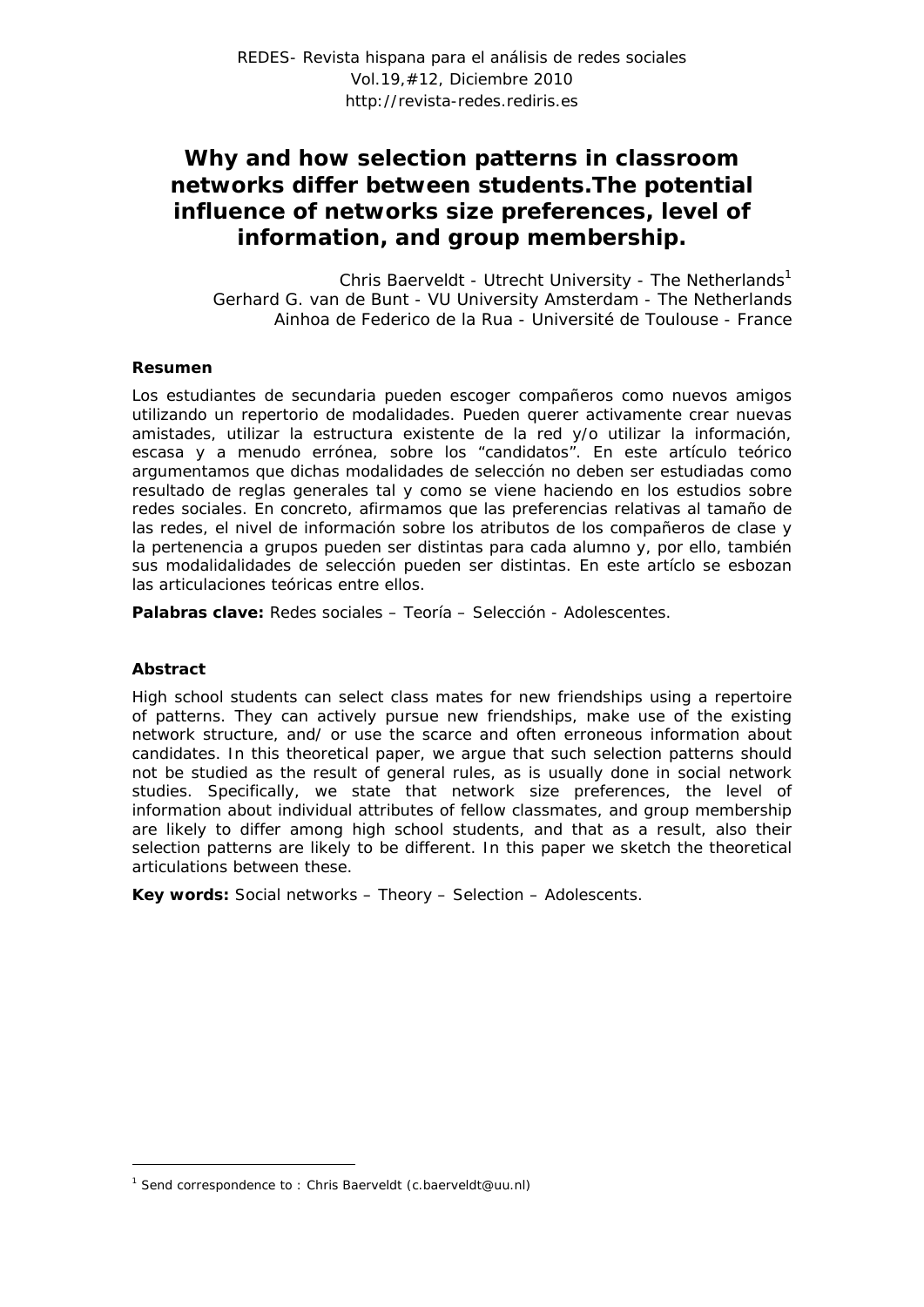# **Introduction**

Highschool classroom networks offer an attractive focus for a theoretical paper about selection patterns. Peer networks play an important role in the adolescent life. During adolescence, peers gradually take over certain of the support roles of parents. Adolescence researchers show that peers influence the adolescent's behavior, such as delinquency, smoking, and pro-social behavior, their academic achievement and even their health (Rubin et al., 1998; Steinberg & Sheffield Morris, 2001). Especially, the peer network structure of groups consisting of persons that are mostly new to each other develops and changes very rapidly; the network dynamics are strong, which means that many new relationships are established or dissolved. Since this is often the case in the beginning of first year classes of secondary schools (e.g., Hardy, Bukowski & Sippola, 2002), and because of the importance of peers, we will focus on the development of friendship networks within such classes.

Selecting candidates for friendship is an uncertain enterprise within high school, in particular in the first period, because that is the time and place when friendships, often lasting during the whole school period, and sometimes even for life, are mostly formed. It is risky, for students might choose candidates with whom friendships may not offer them want they want or need. Also, a move to a candidate will not always result in a relationship: it takes two to tango. Apart from the loss of invested time and effort in such cases, moves may even have negative consequences. For instance, when a student makes a move to a candidate whom his or her friends disapprove of, he or she might lose status within the peer group or even lose friends. An additional problem is that students usually have only little and erroneous information about their fellow students, and poor information about the structure of the friendship network, and thus about existing friendship groups. As a consequence, it is hard for them to evaluate the eligibility of the candidate, whether he or she is inclined to react positively to a move, or even whether moves to candidates will provoke negative effects.

The complexity of the choice problem prevents researchers from accurately predicting which relationships will develop in a new network. There is always a wide range of potential outcomes. However, not all configurations are equally possible. While the actual choices may be hard to predict, it might be possible to distinguish between selection processes. In this theoretical paper, we assume that selection processes can follow different patterns, often related to well known selection mechanisms in the literature, like network closure or homophily (i.e. the preference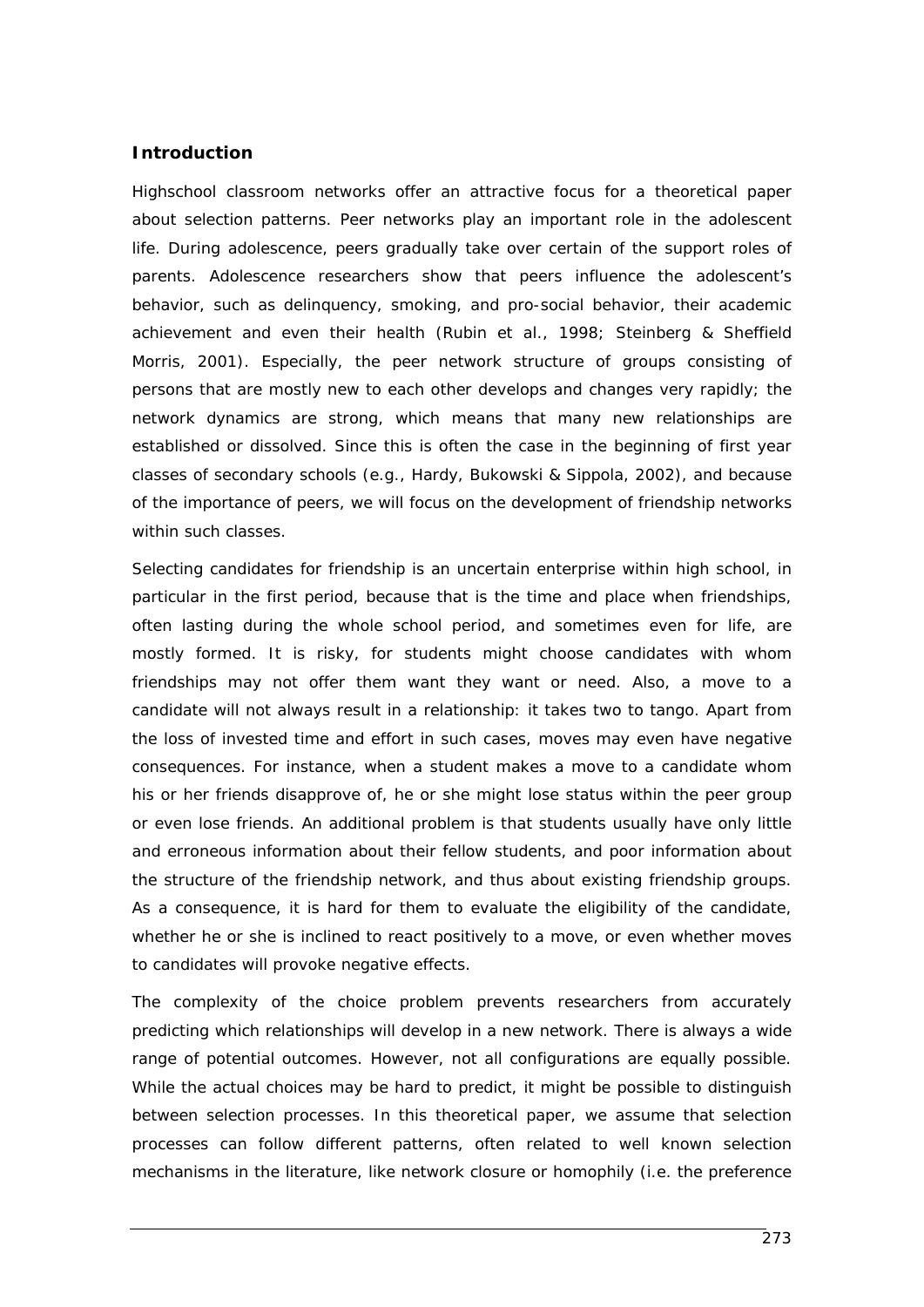for fellow students similar in certain characteristics). We focus on first year students' networks. In such a context most students do not know each other when they start their new highschool life, so that they hardly have a choice but to make new friends. There, the selection patterns include a certain level of activity in changing friendship ties, and, when students are active, their responses to the network structure, and their superficial assessment of (error-prone) information about potential candidates. Note that the mechanisms in the literature are usually interpreted as general rules that apply equally for all members of a network. However, such an interpretation is hard to maintain from a theoretical point of view. We argue that the type of selection pattern is likely to depend on various conditions, and, consequently, is also likely to differ between network members and between time points. Currently, the literature hardly offers a theoretical basis for predicting such differences, and thus, this paper should be viewed as a first step on a long walk. Note that the opportunity structure will not be as important in this context as in many other network settings, because all students have ample opportunity to meet and befriend all fellow students. Still, there are ample reasons to expect different patterns. Here we have selected some effects of preferences, information and network structure. Accordingly, in this paper we present hypotheses about the influence of personal network size preferences, the level of information about fellow classmates, and group membership on student's selection patterns.

# **The repertoire of selection patterns**

The literature provides for a variety of selection patterns, such as reciprocity, transitivity, and homophily to mention the most important ones. Here, we will not describe and review a complete list of patterns but instead focus on a subset of patterns that are feasible in in a context of first year students. This context is relatively uncomplicated, in the sense that interaction occurs under rather homogeneous conditions, and therefore an excellent starting point to introduce a repertoire of selection patterns. Consequently, the initial question we want to answer is: Which kinds of selection patterns are probable within a first year students' network? To answer this we have to imagine what students actually can do. First, they can vary their level of activity in the selection process. In most school systems, students are free to choose their friends. Therefore, in practice they can make moves to all other students, and accept moves from all other students. Second, if students make moves, they can make use of the already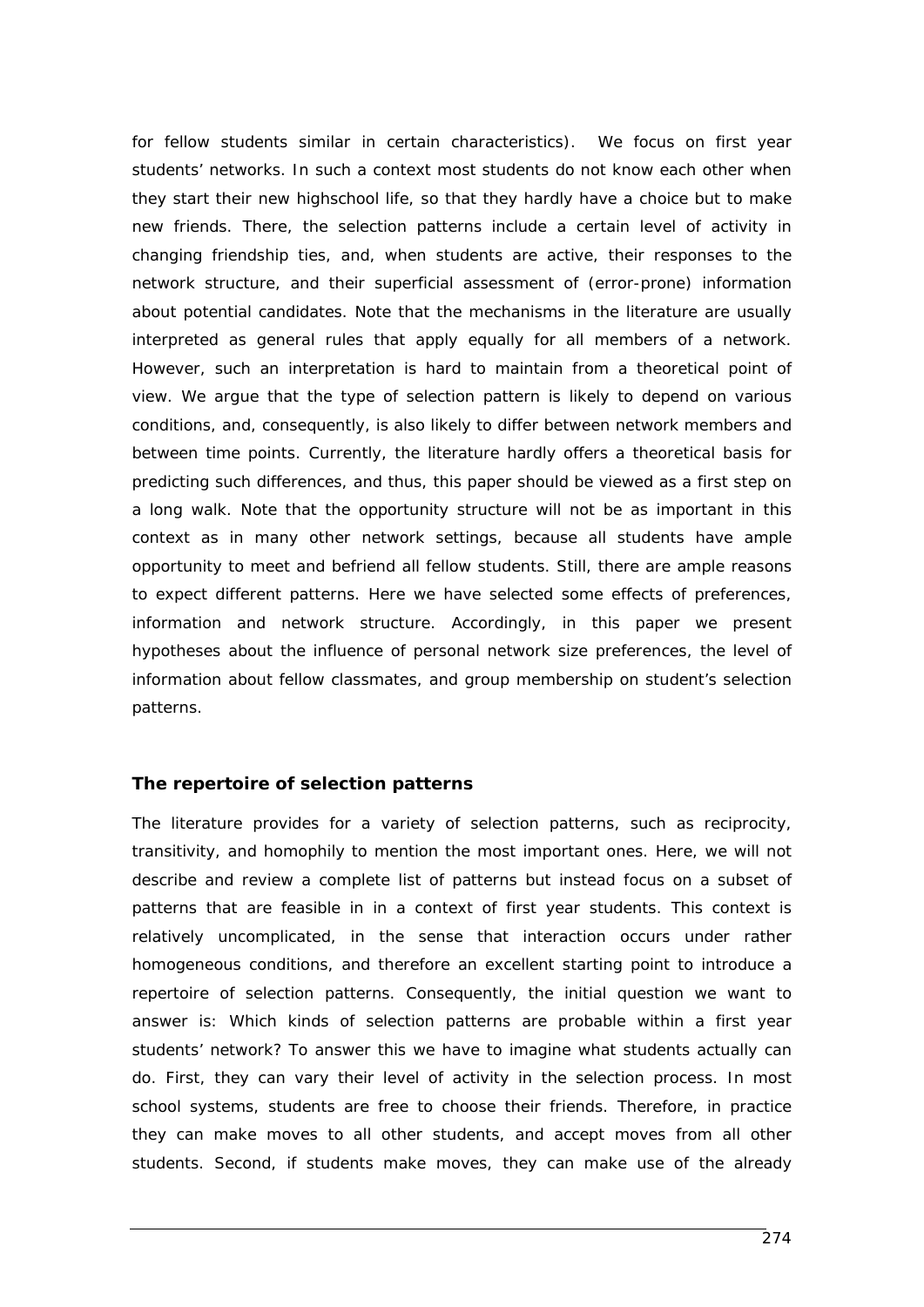existing friendship network. It might for instance be appealing to follow a transitive pattern, that is, to befriend friends of friends. Note that, while the initial network is generally sparse without much of a structure, there are probably already some existing friendships that could play a role in the friendship selection process. Third, students can respond to the qualities of their fellow students. Since the students usually have limited and erroneous knowledge about these qualities, they can be expected to respond initially only to characteristics they can distinguish, like ethnicity and life style. These characteristics are then acted upon as proxies to the qualities that would really matter to them, like trustworthiness, understanding, and upcoming shared activities. The students' level of activity regarding selection, and their response to the already existing network, and to the characteristics of fellow students, constitute the main repertoire of selection patterns. In the next section we take a closer look into these patterns and the reasons why students would behave according to them.

## **Level of activity: making and accepting moves**

The level of activity is given by the answer to two questions: how many moves do students make and how many do they accept? A move is any kind of activity to initiate a friendship, like making contact, expressing interest, or proposing joint activities. Since people have different needs for social contact, some students might be more involved than others (Wrightsman and Deaux, 1981; Zeggelink, 1993). Some students will not be directly involved in the selection process, not making any moves and not accepting any of the moves of their fellow students. Others might be involved by making moves, accepting them or both.

There are several reasons why the level of activity will be relatively high in freshmen networks. The start of a new school usually truncates the existing network from the old primary school. Generally, only a small minority of the old school friends visits the same class at the new school. For practical reasons as time and place, old friendships are partly or often dropped, and the students usually have less friends than they favor when they start at the new school (e.g., Van de Bunt, 1999). Also, as we already indicated, peer relations are of growing importance in adolescence; peers take over part of the roles from parents. Moreover, according to developmental psychology (e.g. Palmonari, Pombeni, and Kirchler, 1989, 1990; Heaven, 1994; Cotterell, 1996) and sociology (e.g. Percheron, Bonnal, Boy, Dehan, Grunberg, and Subileau, 1978), people are developing a social identity in adolescence. Adolescents learn by experimenting and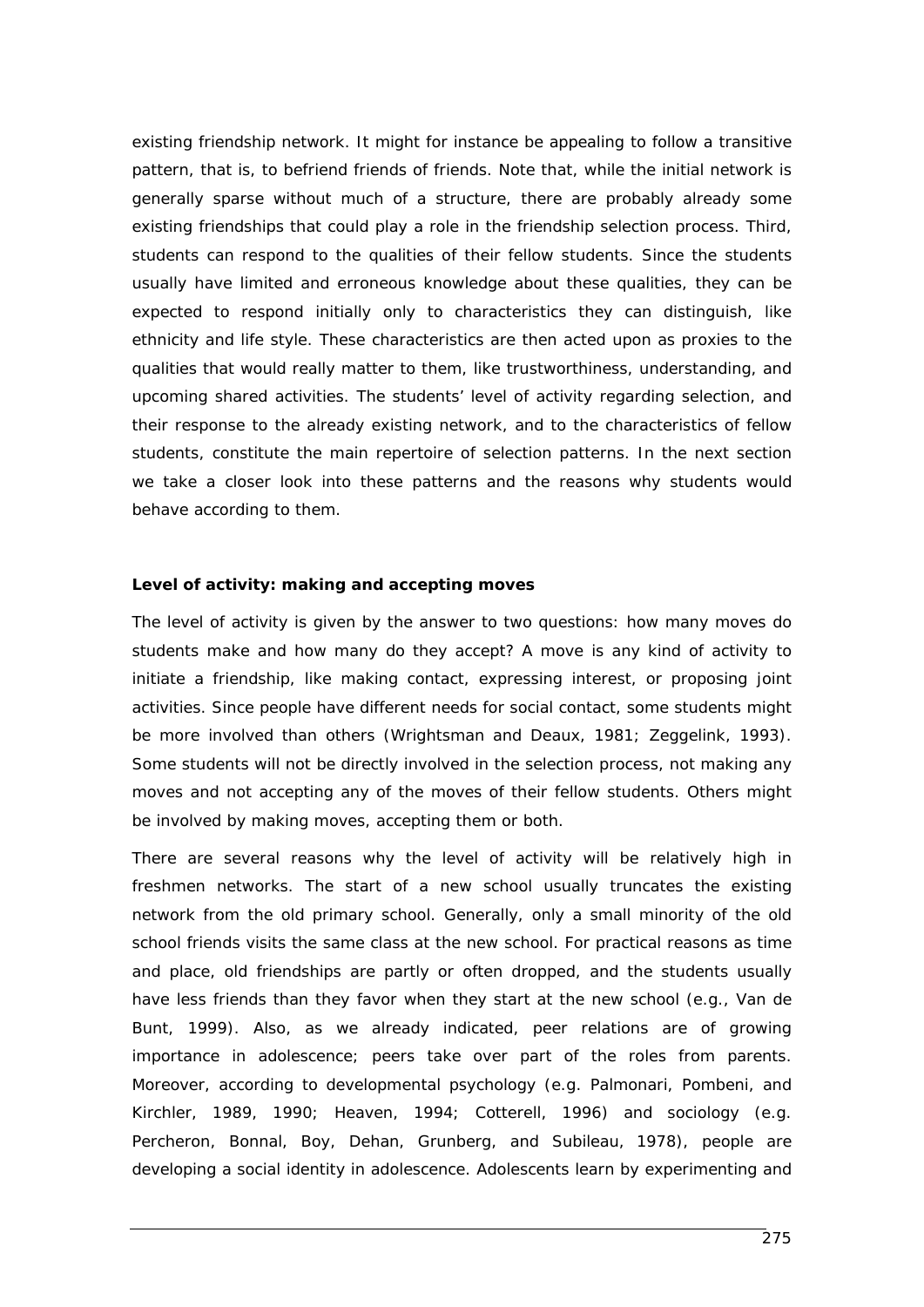making mistakes what kind of person they are in social relationships, what they need and want in relationships, and with what kind of persons they agree in relationships. Consequently, in the beginning they often switch friends. Finally, a large part of the adolescent's life with peers takes place at school, and adolescents usually have many significant others (i.c. friends) at secondary school.

There are also some reasons why students would be less active in selection processes. Since the total time a student can invest in friendship is limited, there is a maximum to the number of friends. Therefore, students with many friends have less need to look for new friends (Zeggelink, 1993) compared to students with only a few friends. Accordingly, we expect less selection activity from students who already have many friends, either new ones, or from primary school. Moreover, the need to start friendships at school may be less when students already have more friends outside school, e.g. neighbors or sport mates. There is some evidence that the number of friends at school is negatively correlated with the number of friends outside school (Baerveldt et al., 2003). Finally, the level of need for friendship is unevenly distributed among persons (Wrightsman and Deaux, 1981; Zeggelink, 1993). Besides being less active, students may also be passive (see Figure 1). They can wait for others to initiate a move and then reciprocate by entering into a friendship. Waiting might be a good option when they expect high costs to make a move, have no strong needs to establish new relationships, or lack useful information about candidates.



Figure 1: Levels of activity. From doing nothing and not reciprocating to reciprocating and initiating.

Given that students are actively engaged in making friends, they don't do so randomly. We assume that they make and react to moves using the scarce amount of information they have about the existing structure of the network, and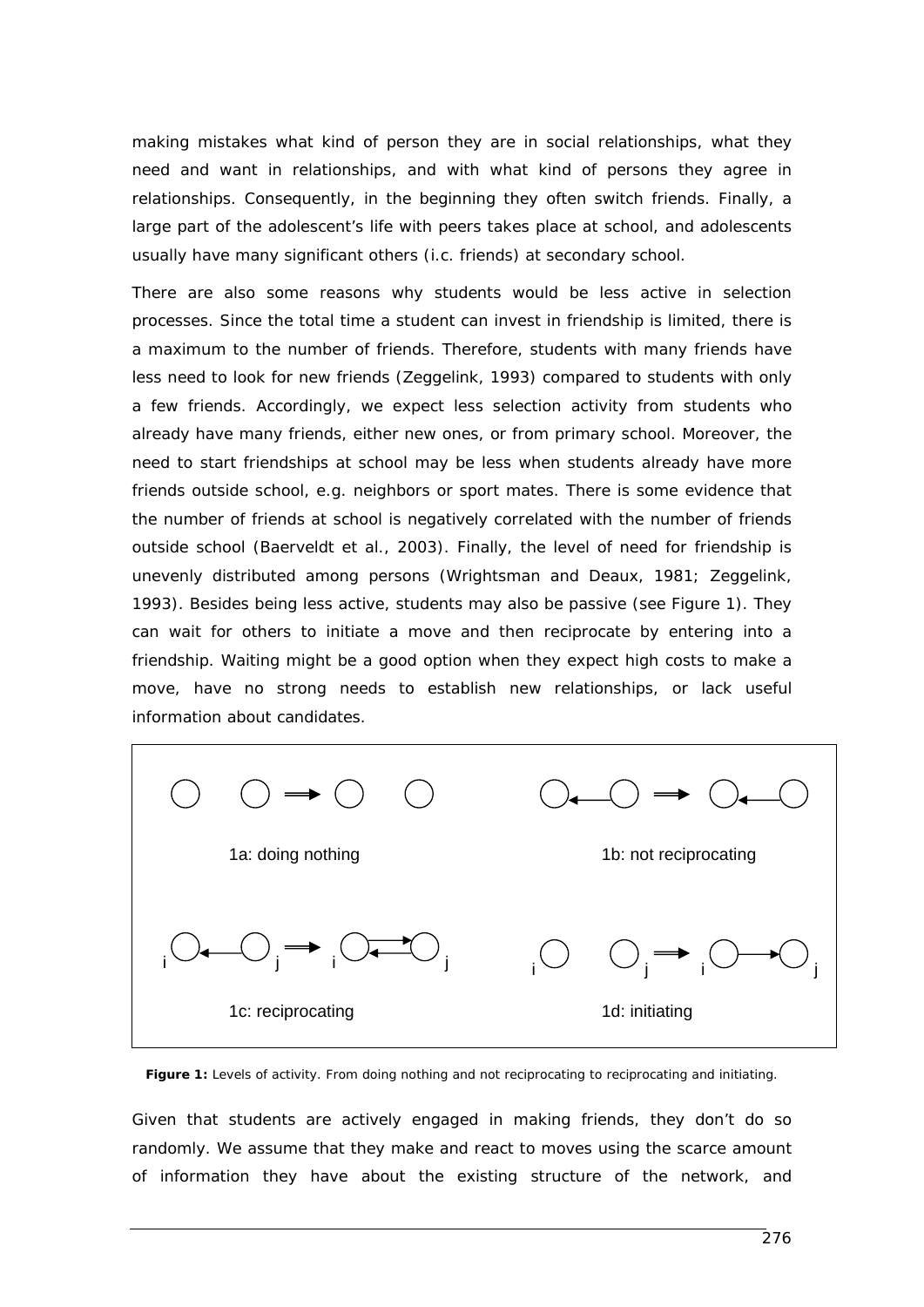characteristics of potential candidates. This information is often incomplete, and sometimes even erroneous. In the next two sections we discuss these two types of friendship formation, respectively.

## **Responding to the structure: linking and jumping**

Friendship networks in classes during adolescence often consist of small groups, that can be characterized by having many internal (i.e. within the group) and few external (outside the group) relationships. In the beginning of relationship formation, these closed groups generally do not exist yet. It is often shown that the network structure itself plays an important role in the further development of this structure. How do the freshmen respond to the network structure? First, we will discuss the most important effect of triadic configurations on relationship formation, namely structural balance. Second, as a result of triadic moves groups (with their own dynamics) will be established.

Even at the first moment (i.e. the first lesson) some structure may exist. Depending on conditions like the way classes are composed by the school organization and the integration of the school in a neighborhood, there can be a substantial proportion of students who were already friends before entering the class. The number of friendships usually grows rapidly in the first weeks after the network startup, bringing about a sometimes even substantial network structure (Van de Bunt, 1999). There are several theories explaining how students would respond to network structure. The most influential of these theories is the cognitive dissonance theory of Heider (1946, 1958); the basis of many structural balance models (e.g. Newcomb, 1961; Davis, 1963; Holland and Leinhardt, 1971, 1972; Hallinan, 1974; Hummell & Sodeur, 1990).<sup>2</sup> Balance theory assumes that individuals need consistency or balance in their pattern of relationships. (Im)balance is based on attitudes of two persons towards a third person. In terms of friendship, the two are in

<sup>1</sup>  $2$  Besides balancing processes, the literature also suggests another closure mechanism that might lead to friendship formation, namely equivalence`. Often two types of equivalence are distinguished, regular or role equivalence and structural equivalence. The latter one means that two persons have relationships with exactly the same persons, whereas the former on is more general and focuses on having similar relationships (Wasserman and Faust, 1994). The preference for structural equivalent relationships, and balanced relationships are closely related. Structural balance is restricted to three persons, whereas structural equivalence usually takes into account all others in the network. If the latter one is restricted to three persons, they are the same. Also transitivity and structural balance are closely related. In friendship research transitivity is generally applied to directed relationships but does not take into account whether relational sentiments are mixed within the triad, whereas structural balance is based on undirected relationships, and emphasizes the sentiments involved. The main correspondence is that all three mechanisms predict the closeness of a triad via linking. In friendship literature, structural balance and transitivity are very important mechanisms to make the network work. Equivalence related arguments are more studied in organizations, where equivalent positions may indicate similar roles and where cooperation between actors in equivalent positions can be fruitful. Since such roles are less prominent in friendship networks, we will not go into further detail regarding equivalence.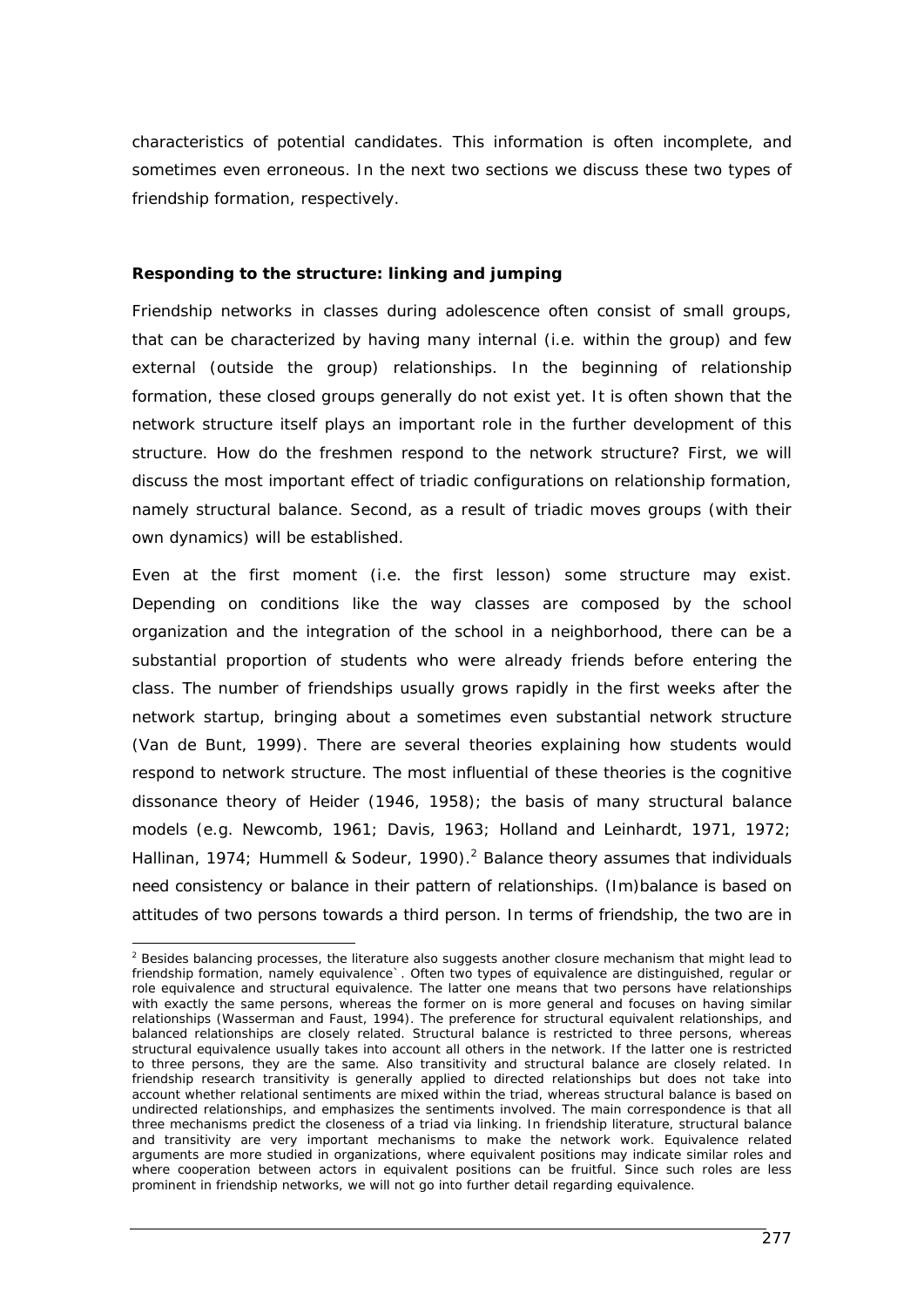balance if they are friends and either both are also friends of a third person, or they both are not friends of this third person or even have a troubled relation with him or her. The two are also in balance if they are not friends (or even have a troubled relationship), and have a dissimilar feeling about the third person. According to balance theory individuals have a tendency to form balanced relationships rather than imbalanced ones; they maximize similarity in choosing friends or disliking others (Newcomb 1961). Note that in theory an actor may also turn an existing friendship sour to get the triad (i.e. a network configuration of three persons) in balance. In this paper, we will not dive into this matter. At the moment, we are only interested in the decision to initiate or not initiate friendship.

Following balance theory, we expect students to link, that is, to make moves to friends of friends. The linking mechanism in this figure is generally known as making the triad transitive. In general, linking makes it also easier to get acquainted with potential friends; the introduction can often easily be organized by the mutual friend. The members of this triad often already share activities, like sports, doing homework, or hanging around. Balance theory also predicts more stable friendships once a third person enters the story. There is, for instance, some guarantee that the mutual friend will also invest in the friendship between his or her two friends too, the main reason being that two of his or her friends being at odds with each other brings about cognitive dissonance for the mutual friend. In sum, linking reduces some of the risks of making moves, gives some guarantee of an outcome, and saves time.



**Figure 2.** Jumping versus linking. A straight line stands for a friendship, and an arrow for a friendship initiation (i.e. proposal).

While linking is a probable option for students, there are also some reasons that students would jump instead, that is make moves to fellow students with whom they do not share friends (see Figure 2). The most obvious reason for a student to jump is not having a friend at all in the network (yet). In many networks linking is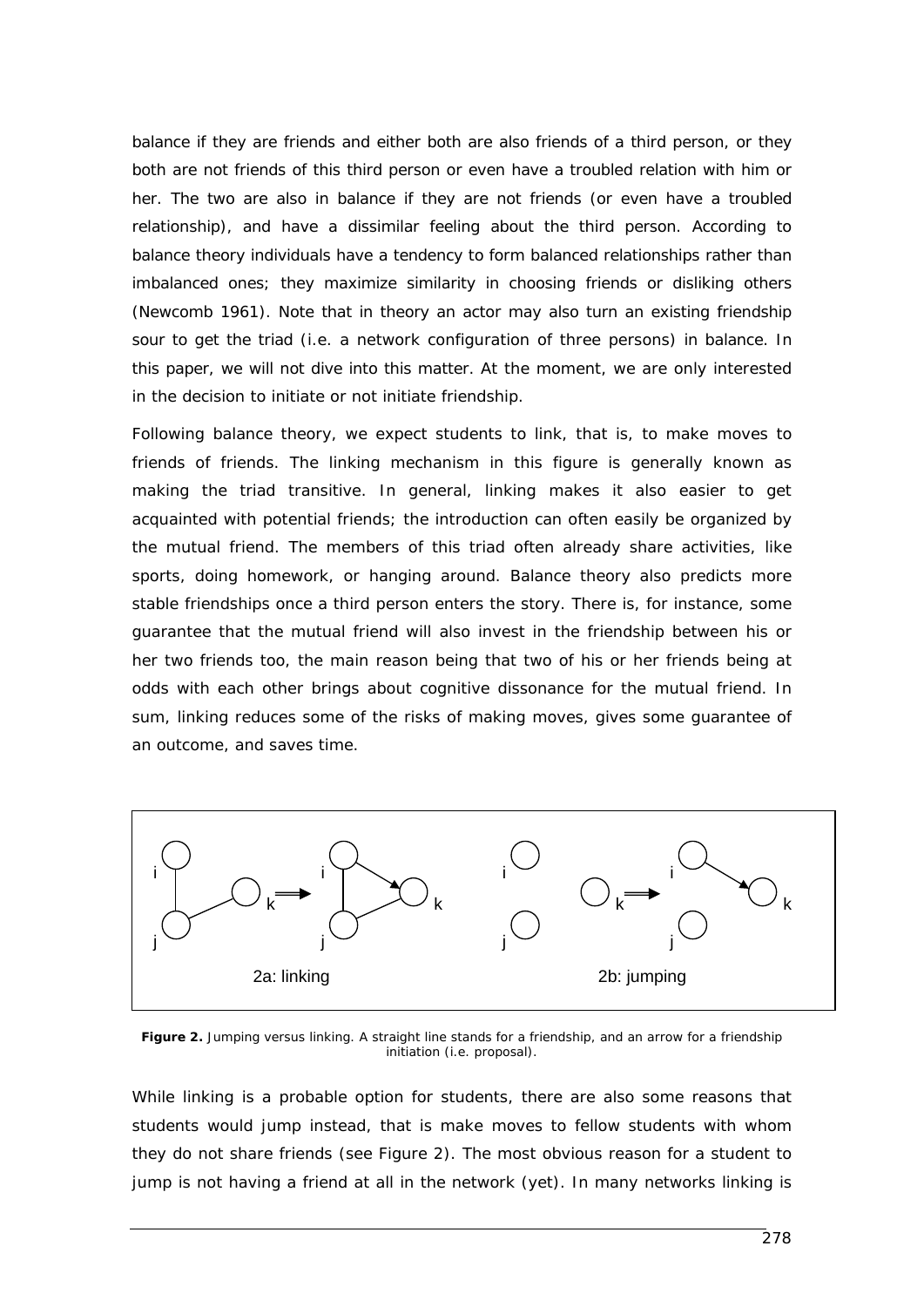only possible after some time when enough friendships have already developed. This is often the case in the first moments of a group being together. On the other hand, there are also some reasons why students jump when linking is possible. The main reason is that there are more attractive candidates outside the balanced triad. Also the number of fellow students to jump to is usually much larger than the number of fellow students to link to. Furthermore, even while cognitive dissonance theory predicts triads to be homogenous, friendships via linking are sometimes less fulfilling in *some* respects than some friendships achieved by jumping. With whom can students talk about sports, parents or homework, when none of their friends, with whom they have so much else in common, are interested? Whether students will jump depends on the salience of what is missed by linking and got by jumping (see also below). Also the history of the relationship is of importance. If triads of friendships from primary school are not closed, they can hardly be expected to close in the new network (at secondary school). Summarized, we can predict that in many networks, after a period dominated by jumping, the frequency of linking will rise when the network develops further.

#### **Candidate patterns: responding to apparent characteristics of candidates**

Students can respond to perceived characteristics of other students. It could be argued that students prefer candidates with whom they expect to get 'the best friendships' (see for instance, Zeggelink, 1993; Van de Bunt, 1999). However, the information students in first year classes have about their fellow students, is usually incomplete and partly erroneous to reliably point out the best candidates. It is, for instance, usually difficult for students to assess whether relatively unknown class mates can keep secrets or would understand family problems or falling in love. Still, it can be argued that students somehow respond to characteristics of candidates, in particular to characteristics that can easily be perceived, like gender, race, age, physical attractiveness, style and language use. The literature suggests two important kinds of 'candidate patterns', where students act on candidate characteristics, namely the preference for similar others, and the aspiration for specific others (Blau 1962), such as fellow students with much social capital.

The similarity pattern is the most famous selection pattern and is most studied in social research, even already a long time ago (e.g. Homans, 1950; Lazarsfeld and Merton, 1954; Morton, 1959; Newcomb, 1961) , in particular regarding friendship formation among children and adolescents (e.g., Tuma and Hallinan, 1979; Hansell, 1981; Dahlbäck, 1982; Aboud & Mendelson, 1996). The basic idea is simple: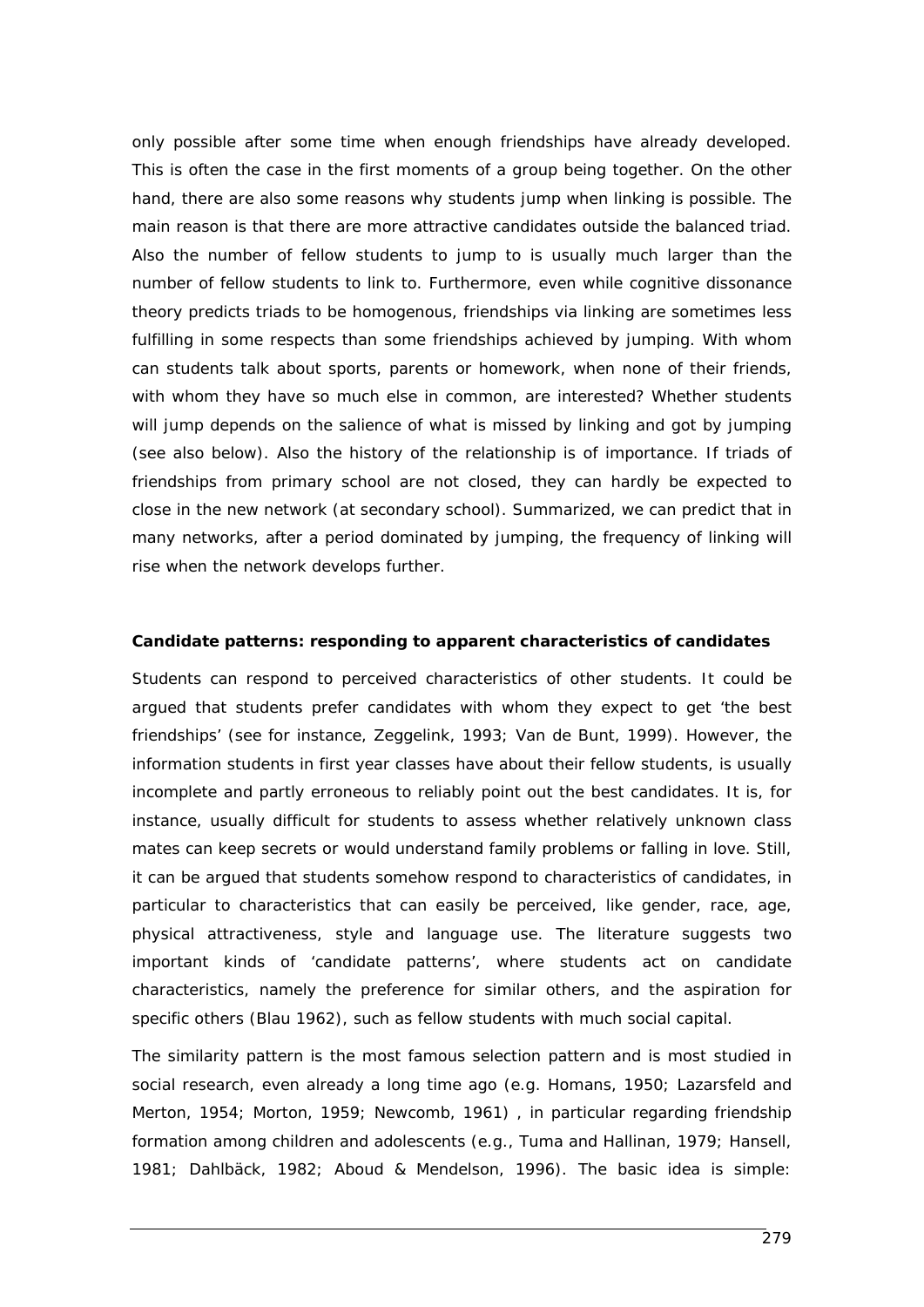members of a network will choose candidates with whom they have certain characteristics in common (see Figure 3). Depending on topic and theory, authors study similarity regarding different characteristics and combinations of characteristics. Similarity in the friendships of children and adolescents is found regarding a wide range of variables, e.g., gender (Maccoby, 1990), age (Cairns & Cairns, 1994), race/ethnicity/nationality (Hallinan, 1982; de Federico, 2003; Baerveldt et al*.* 2004; Baerveldt et al. 2007), socio-economic background (Kupersmidt, DeRosier, & Patterson, 1995), and physical attractiveness (Cairns & Cairns, 1994), several kinds of behavior (e.g., Cairns, Cairns, Neckerman, Gest, & Gariépy, 1988; Haselager, Hartup, Van Lieshout, & Riksen-Walraven, 1998; Rubin, Lynch, Coplan, Rose- Krasnor, & Booth, 1994), politeness, sense of humor, and sociability (Rubin, Bukowski, & Parker, 1998), sociometric status (Kuperschmidt, DeRosier, & Patterson, 1995), academic motivation (Kindermann, 1993), and intellect (Rubin et al., 1998). While, at least regarding some of these variables, similarity could also be the outcome of influence processes, most authors recognize that adolescents choose friends with similar behaviors, attitudes, and identities.



Figure 3. Example of a similarity pattern. An arrow stands for a friendship initiation (i.e. proposal).

Authors give different reasons for similarity patterns. A good review paper by McPherson, Smith-Lovin, and Cook (2001) presents the main causes of homophily cited in the literature. Some are of no interest to classroom friendship literature, such as geography, and to a lesser degree, family ties. Foci might be important (Feld, 1981). Those students that see each other also in other social arrangements have a larger probability to get engaged in social relationships. Also specific school arrangements could be of importance, for instance distinct classes for groups of different capabilities. Most causes, however, are opportunity arguments. If you see the other a lot, chances increase that you get a relationship. Is does not explain, however, why if dissimilar people are also 'available', most people still prefer similar ones. According to psychologists it may be because of (again) making relationships in balance. Those who are similar often have similar beliefs, values, etc., so that to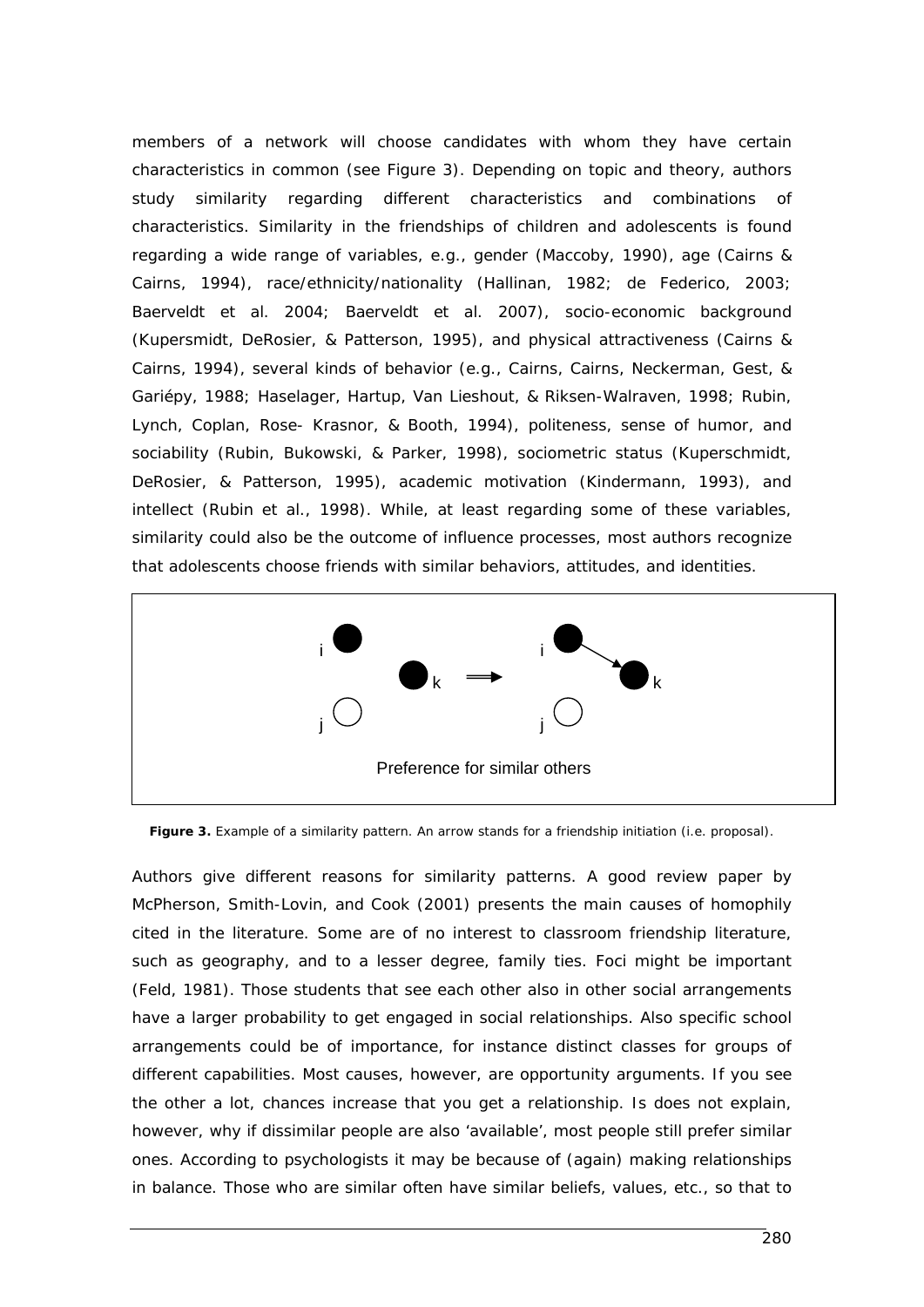keep a relationship in balance, one should pick out similar ones (Heider, 1946). Advocates of reinforcement theories argue that we like those who reward us (Byrne and Clore, 1970; Lott and Lott, 1974). Again, since similar others share beliefs and attitudes, the chances that they will reward us, are relatively large (see for instance, Lott and Lott, 1960, 1974; Byrne, 1961, Byrne and Clore, 1970). According to social comparison theorists, people need to continuously evaluate their behavior, ideas, etc., and because objective means are not always (or hardly ever) available, they need others that are capable to judge them. Again, these are similar, in lifestyle, personality, and ideas. If we apply this to freshmen, they would select those who share the same values and beliefs (e.g. regarding home work, petty crime, alcohol), same behavior (e.g. playing chess or soccer, gaming), same life style (e.g. smoking, driving a scooter, wearing skate cloths), similar preferences (e.g. being into rap or ballet), etc.

Two theories do not agree with the similarity argument and would rather correspond to aspiration for specific others. Social capital theory (Coleman, 1988; Lin, 2001; Flap & Völker, 2003) argues that students would opt for relationships with candidates who are able and willing to provide them with important goods, like support or information. The feature model states that certain characteristics of children (e.g., helpfulness) are positive factors, whereas other features are negative factors (e.g., aggression) for interpersonal attraction (Bukowski, Sippola & Newcomb, 2002; Newcomb, Bukowski & Pattee, 1993; Aboud & Mendelson, 1996). The feature model is a general model that applies to many children. It has been amply studied in the popularity or peer acceptance literature (e.g., Newcomb, 1961; Newcomb, Bukowski, & Pattee, 1993), but to a lesser extent in the literature on friendship (Aboud & Mendelson, 1996). Since, however, both models are less backed up with empirical evidence, and they speak about characteristics that are very difficult to see in potential friends in the developing network, we restrict ourselves to the similarity model.

# **Effects on selection patterns**

Emperical network studies usually do not investigate differences in selection patterns between members of the same network. In effect, selection patterns are usually tested as a set of general rules or a general network theory that applies similarly to the studied type of network and its members. In addition, when different patterns are tested simultaneously over a network, the objective is generally to test what patterns are strongest over all network members; differences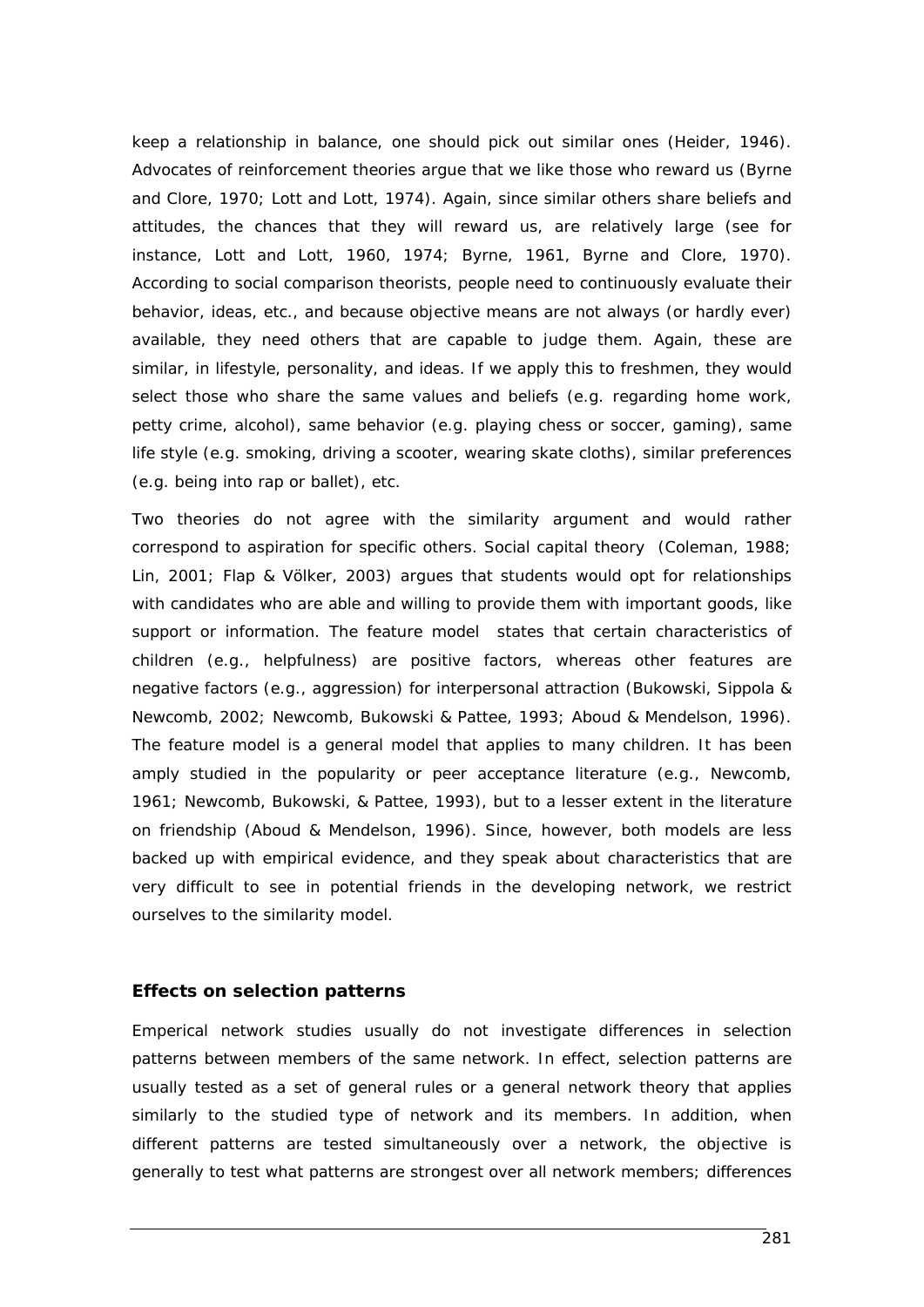between individuals are usually ignored. In the few cases that interaction effects of patterns and personal attributes like gender are tested, these effects are usually included only as control variables. Despite the differences, many presented theories and models suppose a considerable degree of homogeneity regarding personal motivations for relationships. $3$  However, homogeneity of motivations is highly improbable among high school students. Friendships may be useful for a wide variety of issues, including practical and emotional support (e.g., Kassenberg, 2002), social status, and intimacy (Dijkstra, 2003). The motivations can be social or interpersonal in nature and directed toward gaining communication, intimacy, and love, or individualistic in nature and directed toward gaining agency, power, and excitement (Bukowski, Sippola & Newcomb, 2002; Buhrmester, 1995). The literature shows that children do have different motivations regarding relationships. For instance, Rudolph (2010), one of the authors in an interesting new psychological research line, shows that children who view their peer relationships more as non-malleable, were more likely to focus on their status (impressing their peers). Another research line (e.g, Geary, 2003), states that girls have more need for intimacy, while boys are more directed to agency and social companionship. As a consequence, girls will go for a small number of trustworthy and close friends, while boys will select a larger number of more superficial friendships for shared activities like sports or hanging around. This implies that girls will be more selective and careful when engaging others, while boys will be much less discriminating in their friendships.

Besides the differences in preferences, there are also reasons to expect other conditions that cause differences among student's selection patterns in the same network. Some of the reasons to follow a certain pattern can be more feasible for one actor than for another. For instance, students who have no friends at school will probably take more initiative to make a move or reciprocate one, than students who already have (many) friends.

1

<sup>&</sup>lt;sup>3</sup> Note that statistical network models are often ahead of network theory. For instance, Michael Schweinberger's work on SIENA Plus (2009) already offers an opportunity to test homogeneity of motives over time in making network choices. SIENA (see the work of Snijders and colleagues in the special issue of Social Networks (e.g. Snijders, Van de Bunt and Steglich, 2010)) is only recently also capable to test interaction effects between indogenous network effects and exogenous network effects. This is exactly what is needed to test differences in selection patterns. Our paper is one of the first to fill the gap between theory and analysis.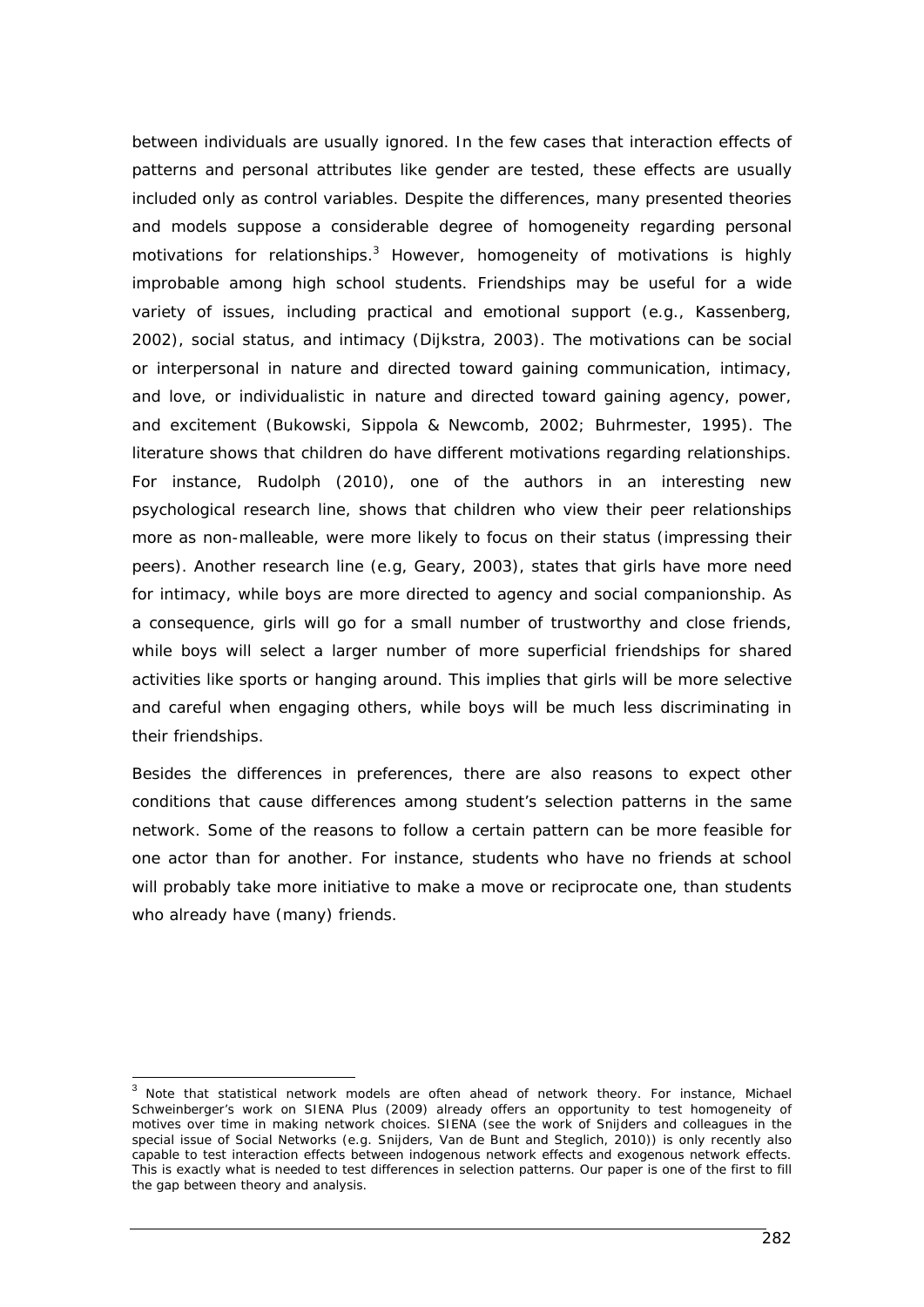|                | Preferred network<br>size (larger) | Effects from:<br>Level of<br>information<br>(higher) | Group membership<br>(yes) |
|----------------|------------------------------------|------------------------------------------------------|---------------------------|
| On:            |                                    |                                                      |                           |
| Activity level | $\cdot$                            | $\cdot$                                              | ٠                         |
| Linking        |                                    | $\cdot$                                              | ٠                         |
| Candidate      |                                    |                                                      |                           |
| similarity     | ٠                                  | $\cdot$                                              | ٠                         |

**Table 1.** Investigated effects of some personal conditions on selection patterns in classroom networks.

We aim to study selection patterns as depending on conditions that may differ between network members. Therefore, in this paper we will highlight the effects of three personal conditions on three selection patterns (see Table 1). Since we investigate patterns that are likely to occur in students' networks, we focus only on the level of activity, linking (versus jumping), and similarity patterns (as explained above). Regarding the choice of personal conditions, we decided to investigate one example of an effect of personal motives, one of information, and one of network posistion more thoroughly, in stead of giving an overview. Accordingly, we formulate and argue hypotheses regarding the effect of three personal conditions on each pattern which we will discuss below, namely the effect of the student's personal preferences for certain sizes of personal networks (sometimes referred to as their needs), the effect of the level of information about potential candidates and the network structure, and the effect of group membership. $4$ 

1

 $<sup>4</sup>$  Although one can also add and explain dyadic variations in the proposed general rules, we choose not</sup> to because we think it is the individual person within a dyad that decides to reciprocate or not, to jump or not, to link or not, etc. Of course this person adjusts his behavior partly or even to a great extend to the behavior of the other, but they do not decide as a dyad which pattern to follow. Emperically however, these nuances are hard to detect because the time interval between observation points is often too large.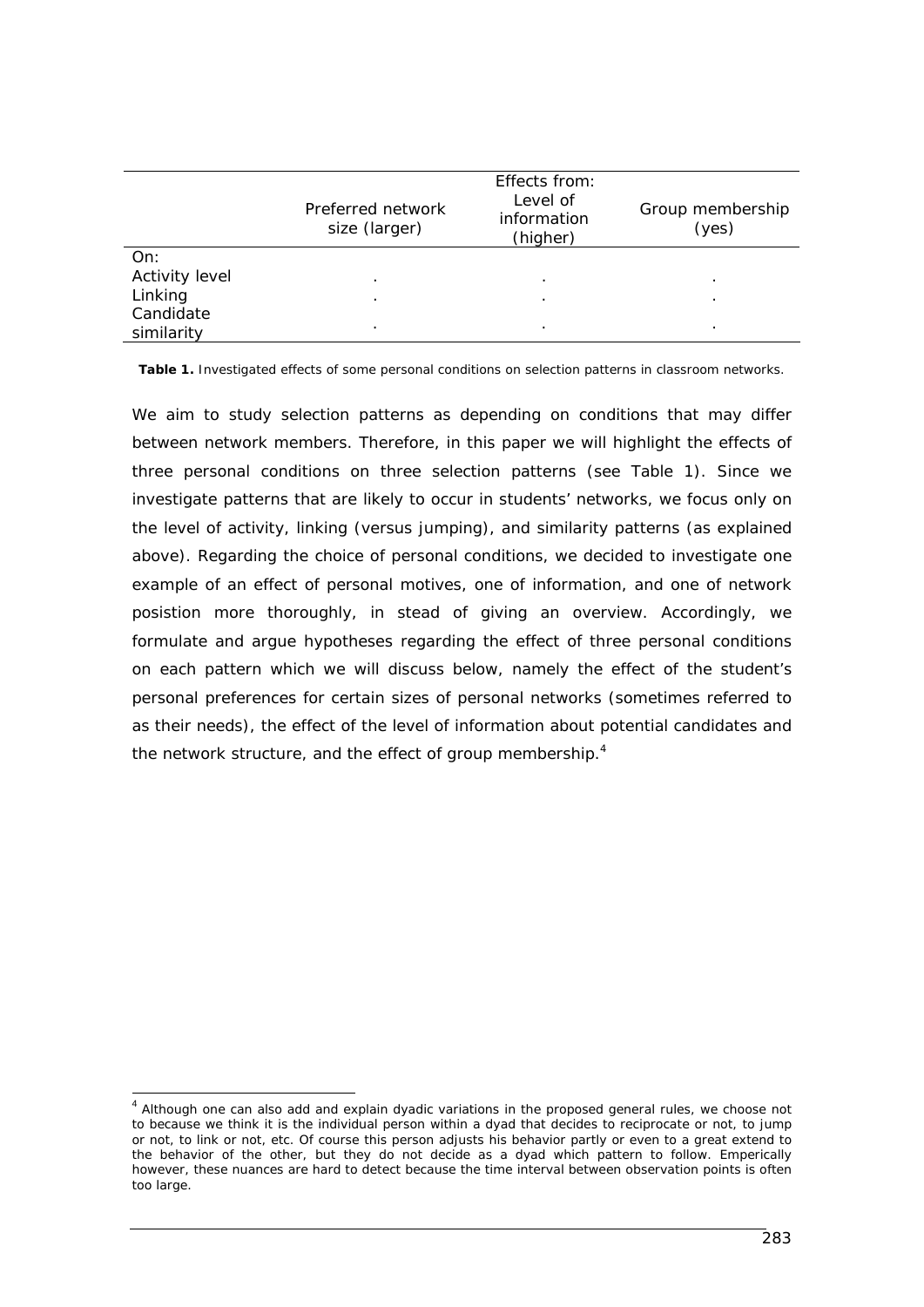#### **Effects of preferences for network size**

Each individual needs social contact (Wrightsman and Deaux, 1981; Milardo, 1986; Duck, 1988; Zeggelink, 1993). However, the number of friends has a maximum, if only because time and other resources are limited (Zeggelink, 1993; Van de Bunt, 1999). Consequently, the size of personal networks will be between certain limits, zero and some maximum. Following Zeggelink (1993), we assume that the larger the difference between the desired number of friends and the actual number of friends, the larger the tension. In order to reduce this tension, the students may follow particular selection patterns. As said personal network preferences may differ among students, and one of them, the preferred personal network size, is likely to do so. For instance, the number of friends is usually higher for boys than for girls, which is generally interpreted as a difference in optimal personal network sizes between the sexes (Benenson, 1990; Benenson & Christakos, 2003; Cairns et al., 1998; Eder & Hallinan, 1978; Estell et al., 2002; Lagerspetz et al., 1988). There are several explanations for different personal network size optima between students. For instance, some students, in particular girls, may have a larger preference or need for intimacy in friendships, and while intimacy is usually better ensured in small closed networks, they will have a smaller optimum. Note, that it is also possible that different abilities may create different optima, and that intimacy would only be a by product, as is sometimes argued by evolutionary psychologists (Geary et al., 2003). However, whatever the evolutionary reasons, we expect that network size preferences can differ, and we propose that different size preferences are likely to affect selection patterns. Note that the (preferred) network size does not refer only to the student's friends at school. The personal network of students exists of friends inside school and outside school. Having friends out of school may influence friendship formation at school, however, for the construction of our theoretical model, in the remaining, we assume all students to meet equal conditions, and that the ratio of friends at school and all friends (also outside school) is equal for all students.

The effect of preferred personal network size on activity level seems straightforward: when students prefer more friendships, they probably tend to make and accept more moves than students with a smaller preferred personal network size under the same conditions. However, it might be less simple than that; small personal networks may have a different meaning for students than large personal networks have. The former is more fit for, e.g., intimacy, whereas the latter is more useful for going out together. Assuming that personal networks are as important for all students, the importance of each friend is probably smaller for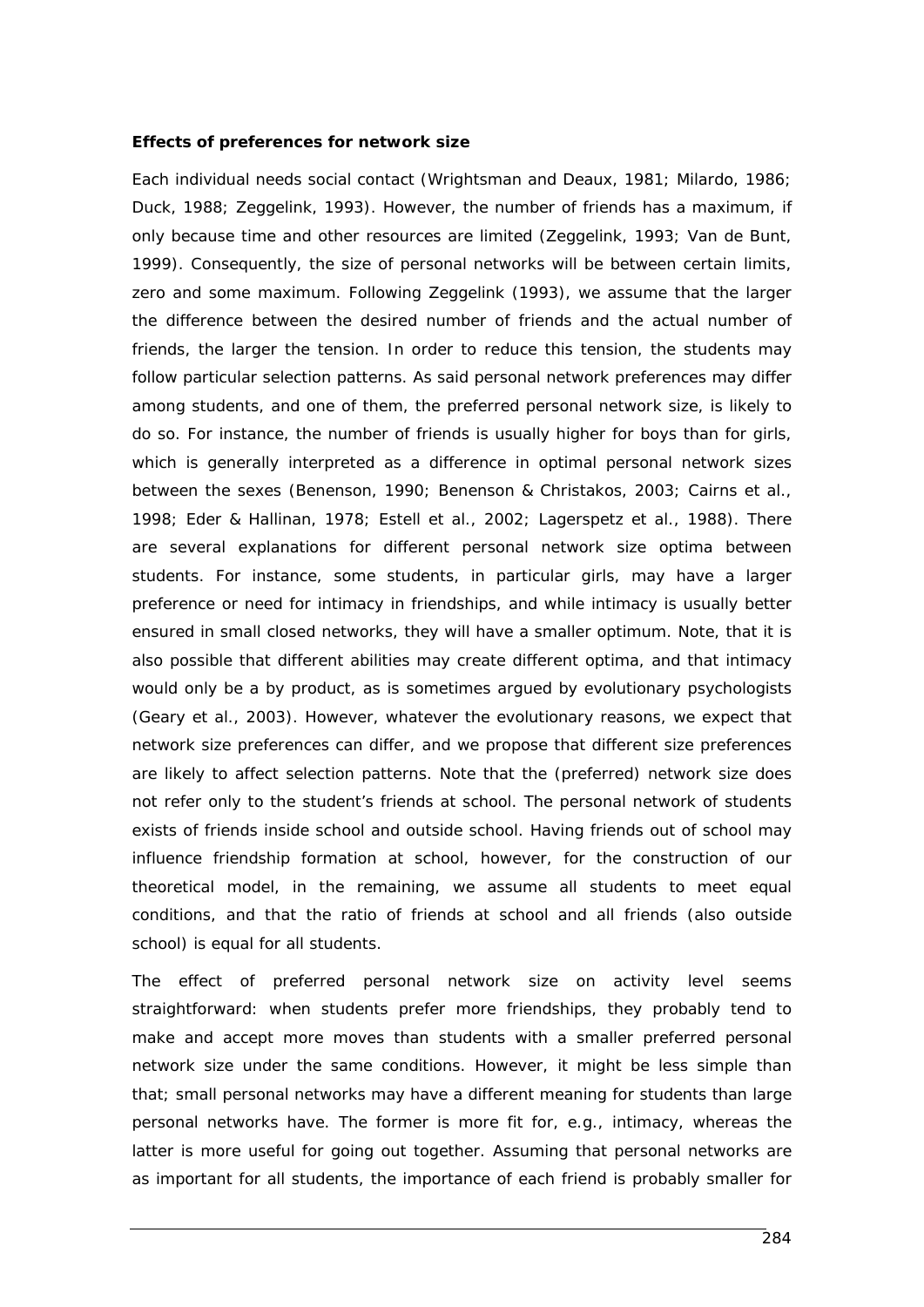those aiming at a large network than for those aiming at a small network. Under this assumption friendship choices are more critical when the preferred personal network size is smaller. It remains unclear, however, whether students with a small network size preference will dissolve emerging friendships and start new ones more than students with a large optimum. On the one hand they probably may have more reasons to dissolve friendships, on the other hand they are also more bound by such friendships and usually have few alternatives. Consequently, it is most reasonable to expect that students with a large network size preference will be more active. In a simulation study Zeggelink (1993) found that an increase of need variation leads to a decrease of the number of people reaching their needs, but an increase of the average need leads to an increase of the number of people reaching their needs. Finally, the larger the population (the class), the more people more or less reach their needs. Taken together this supports our expectation, at least not in defiance with it.

We expect that students with a preference for small personal networks will jump more and link less than students with a large personal network optimum. One of the reasons is that, students with a large network have more opportunities to link than those with a small network. Moreover, the exact nature of a single friend is more critical to students who want only a few friends. Each friend will take up more of the student's time and energy, will be more important and therefore it is more important to get that special one. Accordingly, students with preferences for small networks will be more inclined to take their pick from not only the friends of friends, but also from other candidates in the network. In sum, they jump more. Although we assume that all students face the same conditions when the network starts, after some time, students with a preference for large personal networks usually have more friends of friends, and therefore more candidates to link to. The above leads to two consequences: first, the larger a network the more students with preferences for a large personal network will link compared to those with preferences for a small network, and second, the difference regarding linking and jumping between students with small and large size preferences will grow when the network develops over time, ceteris paribus.

We propose that students with preferences for small personal networks will follow similarity patterns more often. The main reason is, again, that the exact nature of a single friend is more critical to those students. Accordingly, choosing friends involves more risk than for students who prefer large personal networks. The similarity literature usually stresses that similarity is probable because similarity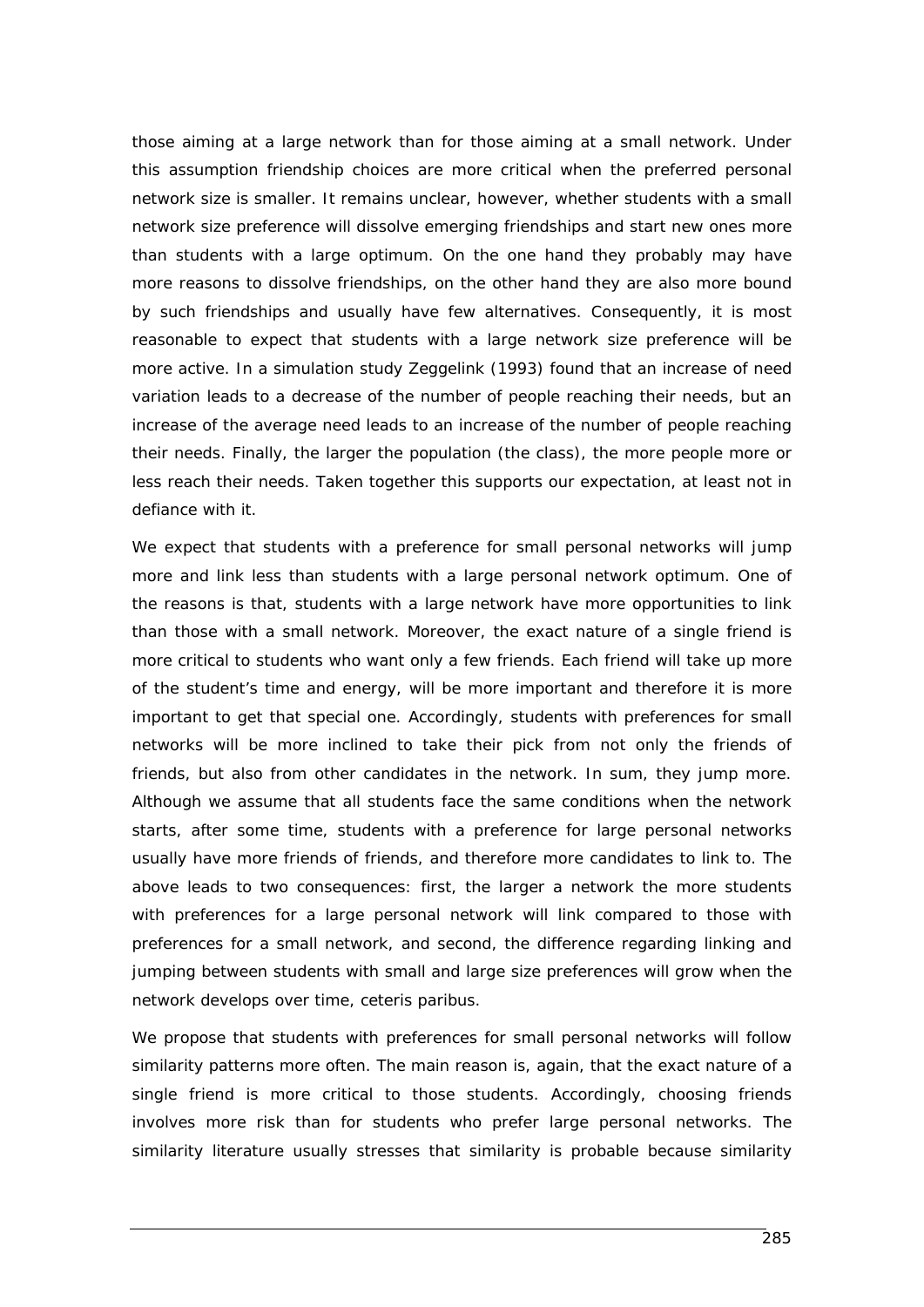reduces risks. Consequently, similarity patterns are more likely to occur when students prefer small networks.

## **Effects of the level of information about classmates**

Information about candidates and the existing network plays an important role in selection processes. The information about candidate characteristics includes a wide range of topics like information about the candidate's sex, ethnicity, educational level, norms, social abilities, character match, playfulness and style. Some of these characteristics are usually easy to perceive (e.g. sex and style), even in new networks, while others (e.g. character), are difficult. Following Zeggelink (1993), we will call the former category visible, and the second category invisible information. Usually, the level of information students have about here classmates is lower when it concerns invisible information than when it concerns visible information. The level of information a student has about his or her classmates can vary substantially between and within freshmen networks. Depending on the school system, the type of school, the community, or school politics, freshmen classes may or may not include a number of students who already know each other from primary school. This causes different information levels between classes and between students in the same classes as well. In this paper we focus on differences between students. Besides the information about individual candidate characteristics, also the information about the relationships between students is likely to vary. Social psychological studies (e.g., Casciaro 1998) stress that the knowledge people have about the network they live in, is bound to be incomplete; and that the level of information is likely to depend on such variables as network position, personal characteristics and the development of the network in time. Students who have relatively much information, should be better in picking out those to link or jump to. Therefore we also expect that the level of information is positively associated with the activity level, given equal conditions. Students who know little about the candidates and the relationships among them, have as much to gain from new friendships as students who have ample knowledge. However, because they have less information they can be less sure that they get what they need or want, and they probably experience more negative effects of friendship formation like lost time when friendships fail, and loss of reputation or even existing friendships. Consequently they will refrain from engagement in new friendships more often; they will make less moves and reciprocate moves less.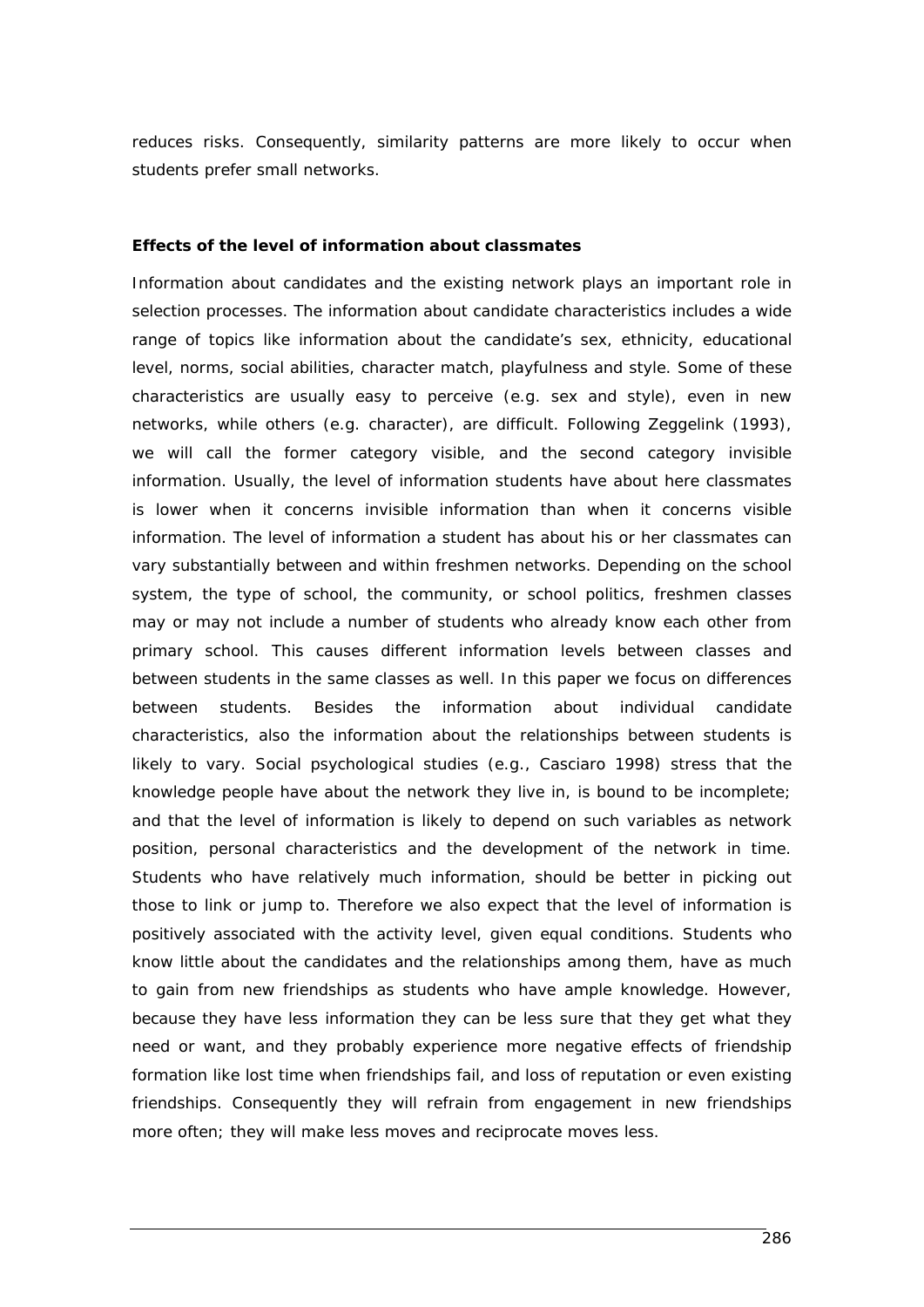The level of information plays an important role when students decide between linking and jumping. The main argument is that when information about candidates is scarce, students tend to keep on the safe side. The literature usually indicates that befriending friends of friends is a safer option than jumping. Consequently, we hypothesize that when students have little information they are likely to link more.

The level of information plays an obvious role in candidate patterns, because students act on their perception of candidate characteristics, even when they realize that their perception of these characteristics is incomplete and erroneous, and that the characteristics they act on, like sex, ethnicity, and style, are only proxies to the characteristics that really matter to them, like shared norms, social abilities, and character match. Students who have little information about candidates will respond more often to characteristics that are easy visible (like gender, race and clothing) than students who have more information. Students who have more information will respond more often to characteristics that are less easy to perceive, like behavior outside school, norms, and personality.

## **Effects of group membership**

Network members are known to occupy a wide range of positions, and much network literature is dedicated to define and measure such positions as outliers, central members and liaisons. Moreover, network positions are studied in the context of different structures of the entire network. In particular, group membership has been studied extensively, and on this one aspect of network position we will focus in this paper. Note that the number of friendships is usually low in the first stages of a students' network, which implies that group structures will be rare. However, in latter stages groups may develop. Groups may appear in the first, but mainly as a result of a number of old friends entering the network simultaneously.

Group membership has ample consequences for interactions within the entire network. In general, members of a friendship group 'share' common friends, meet each other on a regular basis and interact less frequently with outsiders than with members of their own group (Homans 1961; Cohen 1977 Romney and Faust 1982; Salzinger 1982; Ridgeway 1983). The formed intimate and homogeneous friendship group strongly influences the attitudes, values and norms of the members (Hallinan 1980). Being member of a group gives the individual the feeling of being someone. As a result behavior is partly shaped by group membership (Cohen 1977; Hogg and Turner 1987; Messick and Mackie 1989; Allan 1989), new friendships tend to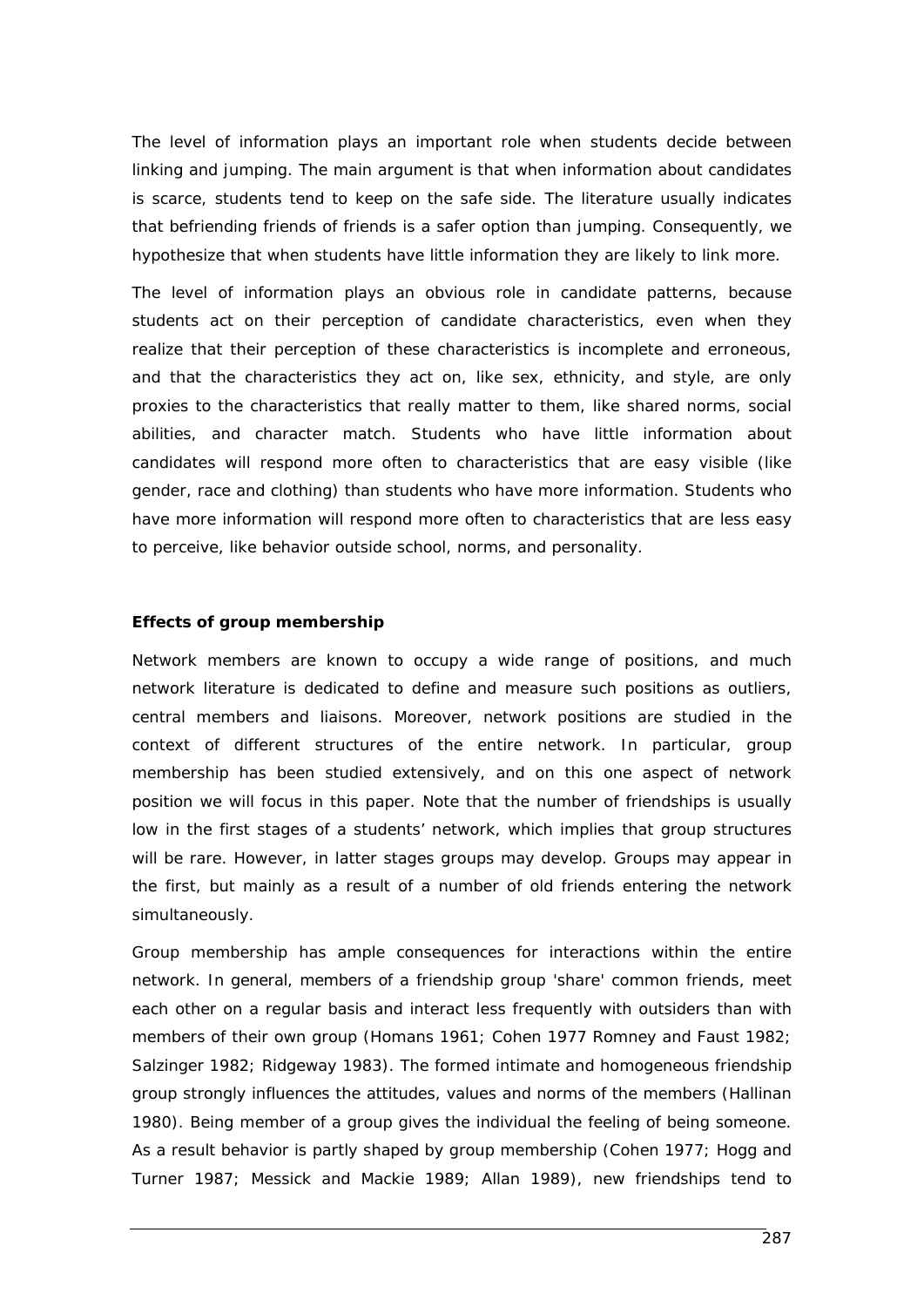develop within the group (Granovetter, 1973; Salzinger, 1982), hereby assuring the future existence of the group (Zeggelink, Stokman, and Van de Bunt, 1996). Loosely put, group members may have external friendships, but not more than internal friendships. If this is the case, new members still may enter the group: first, one group member jumps to an outsider, and second, other members link to this new potential friend, as long as the ratio internal versus external friendships does not undermine the future of the group. $5$ 

We hypothesize that group membership will likely increase the possibility of passive selection patterns: students will make less moves, and will also often reciprocate less to candidates outside the group. Note that the development of new friendships is not impossible. First, new friendships may develop between group members; in fact the group structure facilitates them. Second, new members can enter the group. However, students inside a group, still have a tendency to be less active than outside a group. The main reason is that the group usually provides for most of the needs of the group members.

Group members are likely to link more that non-group members. Although such groups are not formed intentionally, linking mechanisms are put forward in the literature (see for instance, Johnsen 1986, 1989; Granovetter, 1973; Winship, 1977; Hammer, 1979). In groups, friends bring their friends together, purposively or not, and the probability increases that friends get to know other friends, frequently interact and also become friends (Granovetter 1973; Feld 1981). This suggests that linking is the driving force. Given the emergence of friendship groups, structural properties of a friendship group become an additional driving force in making friends. First, the more internal friendships there are, the higher the degree of closeness among its members, as shown by a high level of commitment and care about the group (Ridgeway, 1983). Second, the less external friendships exist between members and non-members, the more allegiance among the own group members, and the less allegiance between members and non-members.

Finally, we propose that group membership will increase the probability of similarity patterns. According to Cohen (1977), the preference for similar others is even the most important reason for group homogeneity. Similarity is part of the group morals, and whenever group members develop new friendships outside the group,

 $\overline{a}$ 

<sup>&</sup>lt;sup>5</sup> Cucó's anthropological work on friendship in Spain shows different possible collective group dynamics, in particular the distinction between "pandillas" and "cuadrillas". Pandillas are open friendship groups where links and people can come and go. In cuadrillas, members are more often fixed at some point in time. In some extreme forms of it (egg. in Valencia) members sign a kind of a contract ("carta de amigos") making explicit the rights and obligations of friends towards each other.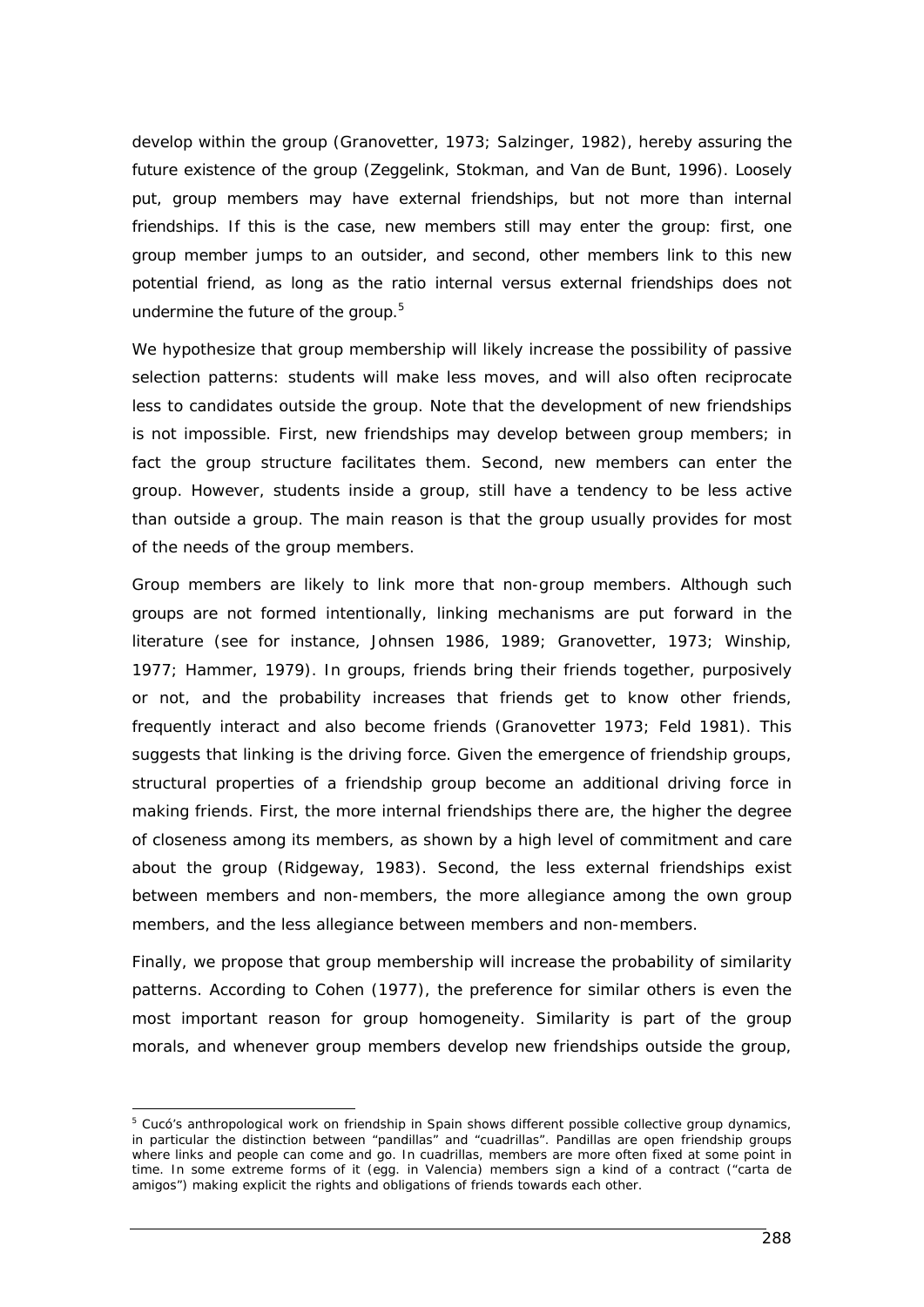they will be pressed to engage only in friendships with outsiders who have much in common with the group members.

# **Conclusions and discussion**

In this paper, we identified probable friendship selection patterns in high school classroom networks and proposed that these patterns differ systematically between the members of the network. We argued that selection patterns can be identified by three dimensions: (1) the student's level of activity regarding friendship selection; (2) the student's response to the structure, i.e., the use of the already existing friendship ties within the network; (3) the student's response to apparent information about candidates for friendship (candidate patterns). The literature proposes various patterns according to these dimensions, some of which are feasible in classroom networks, while other are not. First, we concluded that the student's level of activity shows in making moves for friendship ties to classmates, or reciprocating them. Second, the literature suggested that the most salient way of responding to structure is given by the dichotomy linking-jumping, where the former indicates that students try to befriend friends of friends (network closure), while the latter indicates that they do not, i.e., try to befriend classmates who are not friends of friends. Third, we concluded from a large body of literature that the most salient candidate pattern is the similarity pattern, indicating that students befriend candidates with similar attributes. Here we discriminate between superficial similarity, regarding attributes that are easy to perceive, like gender, age and race, and deep similarity, regarding characteristics that are more difficult to assess, like morals, character, and family situation.

Additionally, we stated that selection patterns should not be studied as general rules applying equally to all members of a network, as is often done in the social network tradition. Instead, we proposed that differences between network members lead to systematical differences in selection patterns. To illustrate our point, and to stimulate theoretical discussion and empirical research on those differences, we developed and argued three sets of hypotheses (see Table 2). The hypotheses concern effects on the occurrence of the three patterns that are most salient in classroom networks: activity level, linking and candidate patterns (see above). We explored the effects of three different kinds of 'independent variables', the student's preferred network size, the level of her information about candidates in our investigation, and group membership.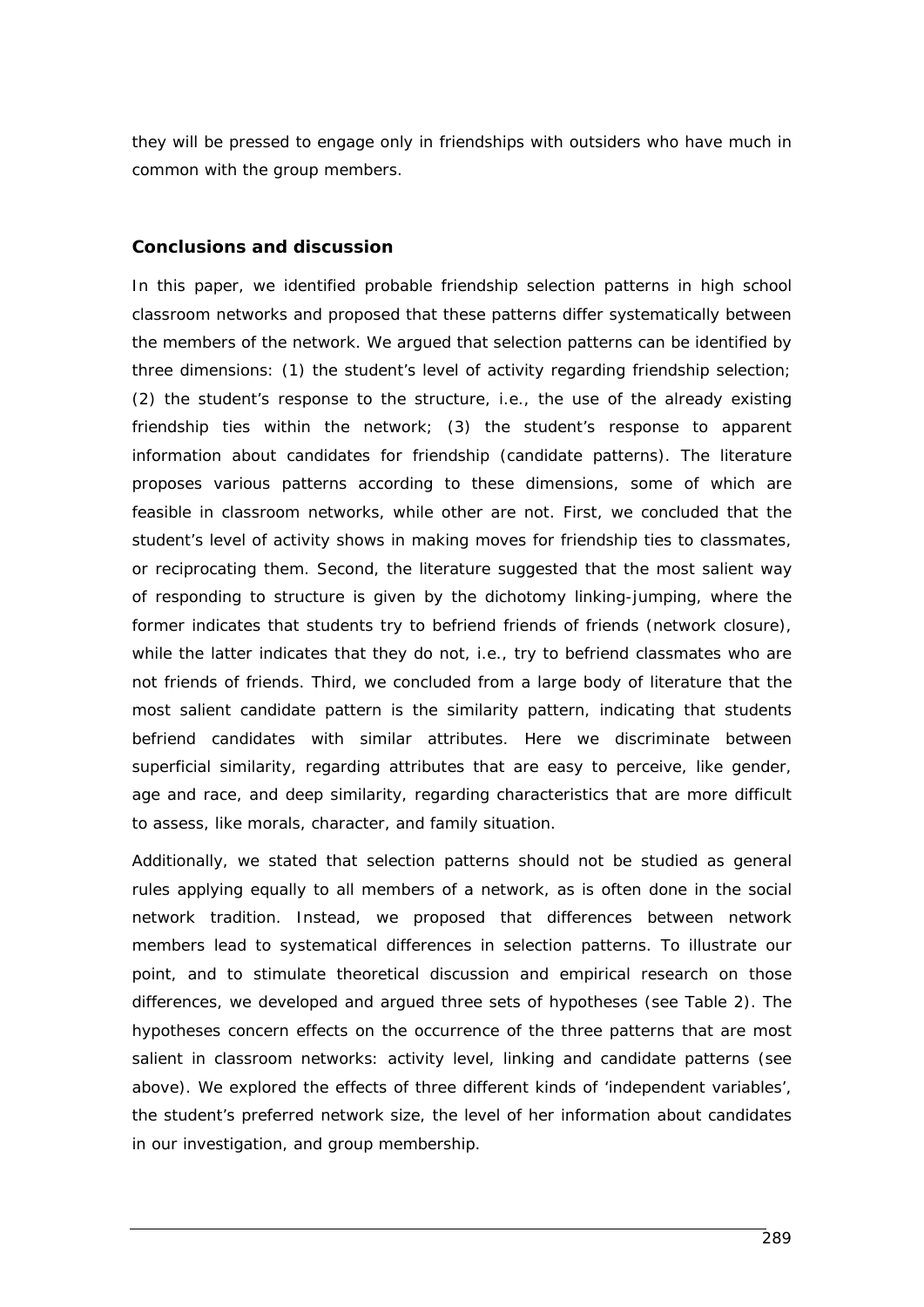|                         | Preferred network<br>size (larger) | Effects from:<br>Level of<br>information<br>(higher) | Group membership<br>(yes) |
|-------------------------|------------------------------------|------------------------------------------------------|---------------------------|
| On:                     |                                    |                                                      |                           |
| Activity level          | $\,{}^+$                           | $\,{}^+$                                             |                           |
| Linking                 | ┿                                  |                                                      |                           |
| Candidate<br>similarity |                                    | deeper*                                              | $^{\mathrm{+}}$           |

\* Similarity regards characteristics that are less visible.

**Table 2.** Expected effects of some personal conditions on selection patterns in classroom networks.

As Table 2 shows, we hypothesized that the larger the student's preferred network size, the higher his/her activity level (the student making and accepting more moves), the more he/she will link, and the less he/she follows a similarity pattern, given that all other conditions are equal. Also, we proposed that the higher the level of a student's information about friendship candidates, the higher his/her activity level, the less he/she will link (or the more he/she will jump), and the more he/she will follow a deep similarity pattern in comparison to a superficial similarity pattern. Finally, we argued that students who are member of a group, are less active, link more and follow candidate similarity more. Consequently, we concluded that we have ample arguments to predict that differences among students are likely to lead to different selection patterns.

Note that our aim was not to present an extensive theory about the effects of student's characteristics on selection patterns, this is part of future research. Our only aim was to stimulate the scientific discussion about this topic, and we felt that exploring specific effects often do their work better than meta-theoretical reasoning. We kept in mind that our attempt might help bridging the gap between the classical structuralist social network tradition, and scientific disciplines where differences between people are studied, like psychology, educational studies and criminology. For these reasons, we selected the independent variables in our hypotheses with the scientific relevance in those disciplines in mind. While preferences about friendships may include several features, we focused only on the preferred network size, not only for the reason that it is easy to interpret, but also because (1) personal network size plays an important role in gender studies, and (2) Zeggelink (1993) showed convincingly that network size is one of the most important variables in explaining friendship network structure. We included the level of information about candidates in our investigation, because social psychologists have criticized that complete information is too easily assumed in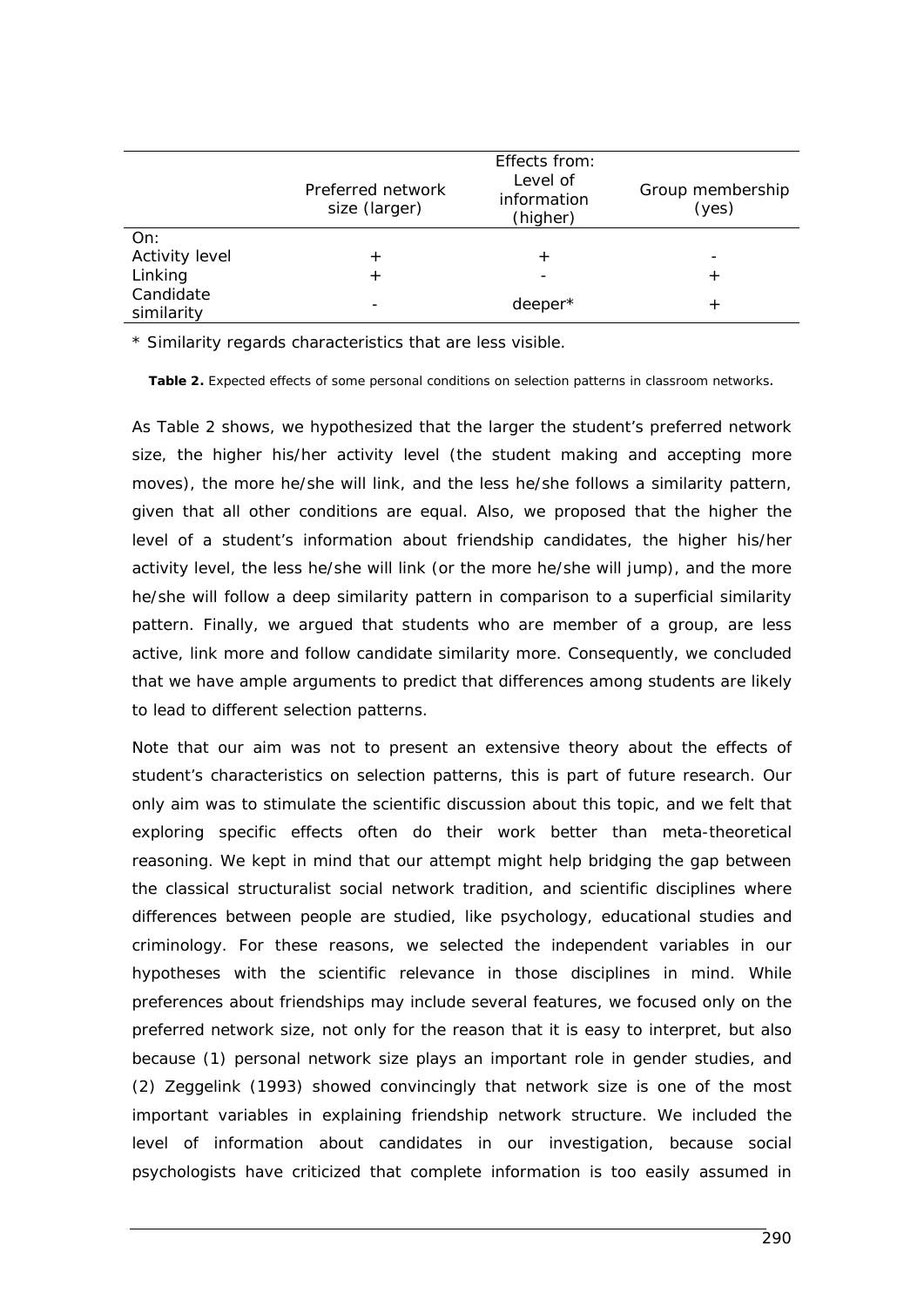many network models. Finally, we included group membership in our hypotheses, because theories in youth studies and criminology claim major effects of groups on individual functioning and friendship formation as well.

In this paper, we investigated systematic effects of differences between students in classroom networks. It can be questioned whether the same hypotheses would apply in other kinds of networks. Considering the differences in repertoire between types of networks, we are not inclined to generalize easily. The repertoire we sketched is applicable primarily to networks regarding informal positive noninstrumental relationships, where members have considerable freedom in choosing candidates, and have enough abilities (in particular social cognitive ones) to recognize network ties and similarities. Other types of networks often lead to other repertoires, if not in theory, then in practice. For instance, social capital patterns may be out of place in high school classroom networks, but they are probably important in many other kinds of networks, in particular in neighborhood, political and professional networks, but also intra-organizational networks. However, some of the reasoning behind our hypotheses might still be of value to other kinds of networks. The idea that some network members prefer larger personal networks than others, and that this affects selection patterns, can also apply to professional or workplace networks where preferences may be a result of the function held at work. For instance, some work requires many different sources of information, part of which is delivered by a mix of established relationships around the organization. All in all, while the particular repertoire and hypotheses in this paper may be limited to some types of networks, we hope that our approach inspires others to engage in similar theoretical activities for other kinds of networks.

We like to conclude with a remark about another extension of our approach. In our paper, we stressed differences between members of the same network and their effects on selection patterns. However, selection patterns are also likely to change over time. When a network develops, the number of friendships often rises and groups form. Moreover, the level of information about candidates is bound to increase in time in most networks. Even the network size preference can change in time (because students age or loose friendships outside school). We conclude that selection patterns are as time bound as they are person bound.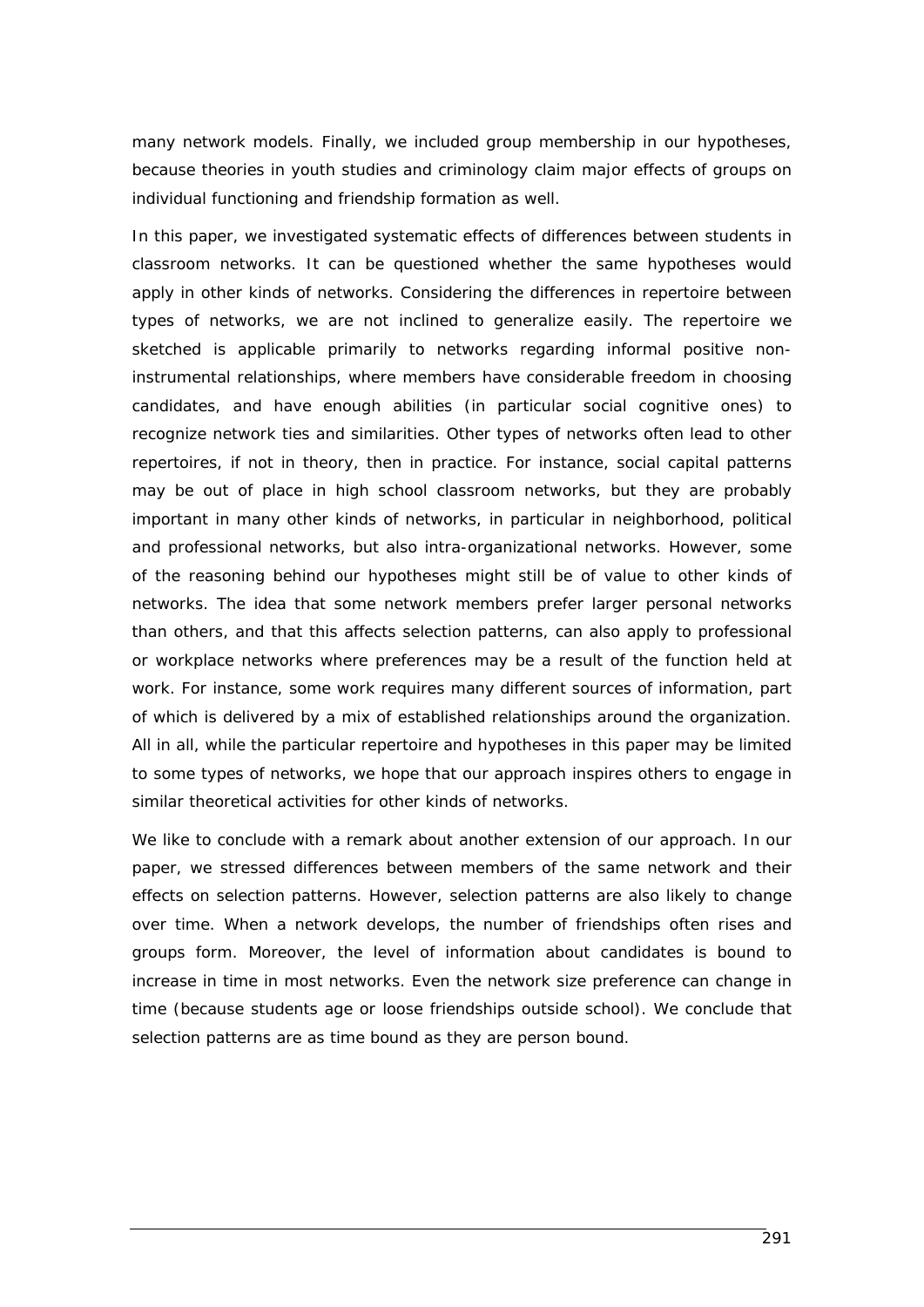#### **Bibliography**

Aboud, F. E., & Mendelson, M. J. (1996). "Determinants of friendship selection and quality: Developmental perspectives". In W. M. Bukowski, A. F. Newcomb & W. W. Hartup (Eds.), *The company they keep: Friendship in childhood and adolescence* (pp. 87-112). Cambridge: Cambridge University Press.

Allan, G.A. (1989). *Friendship, developing a sociological perspective*. New York: Harvester Wheatsheaf.

Baerveldt, C., Van Rossem, R. & Vermande, M. (2003). "Pupils' delinquency and their social networks. A test of some network assumptions of the ability and inability models of delinquency." *The Netherlands' Journal of Social Sciences* 39, 107-125.

Baerveldt, C., Van Duijn, M.A.J., Vermeij, L., & D. A. van Hemert (2004). "Ethnic boundaries and personal choice. Assessing the influence of individual inclinations to choose intra-ethnic relationships on pupils' networks." *Social Networks* 26, 55-74.

Baerveldt, C., Van Rossem, R., Zijlstra, B. J. H., De Wolf, M., & Van Duijn, M. A. J. (2007). "Ethnic boundaries in high school students' networks in Flanders and the Netherlands." *International Sociology* 22, 701-720.

Benenson, J. F. & A. Christakos (2003). "The greater fragility of females' versus males' closest same-sex friendships." *Child Development* 74, 1123-1129.

Benenson, J. F. (1990). "Gender differences in social networks." *Journal of Early Adolescence* 10, 472-495.

Bidart, C. (1997). *L'amitié, un lien social*. Paris : La Découverte.

Bidart, C. & Legall, D. (1996). "Les jeunes et leurs petits mondes: relations, cercles sociaux et nébuleuses." *Cahiers de la MRSH* 1995 (5), 57-76.

Blau, P. (1962) "Patterns of choice in interpersonal relations." *American Sociological Review* 27, 41-55.

Buhrmester, D., & Prager, K. (1995). "Patterns and functions of self-disclosure during childhood and adolescence." In K. J. Rotenberg (Ed.), *Disclosure processes in children and adolescents* (pp. 10-56). New York: Cambridge University Press.

Bukowski, W. M., Sippola, L. K., & Newcomb, A. F. (2002). *Variability in friendship choice patterns across the same- and other-sex peer domains*. Ottawa, Canada.

Byrne, D. (1961). "Interpersonal attraction as a function of affiliation need and attitude similarity", *Human Relations* 14, 63-69.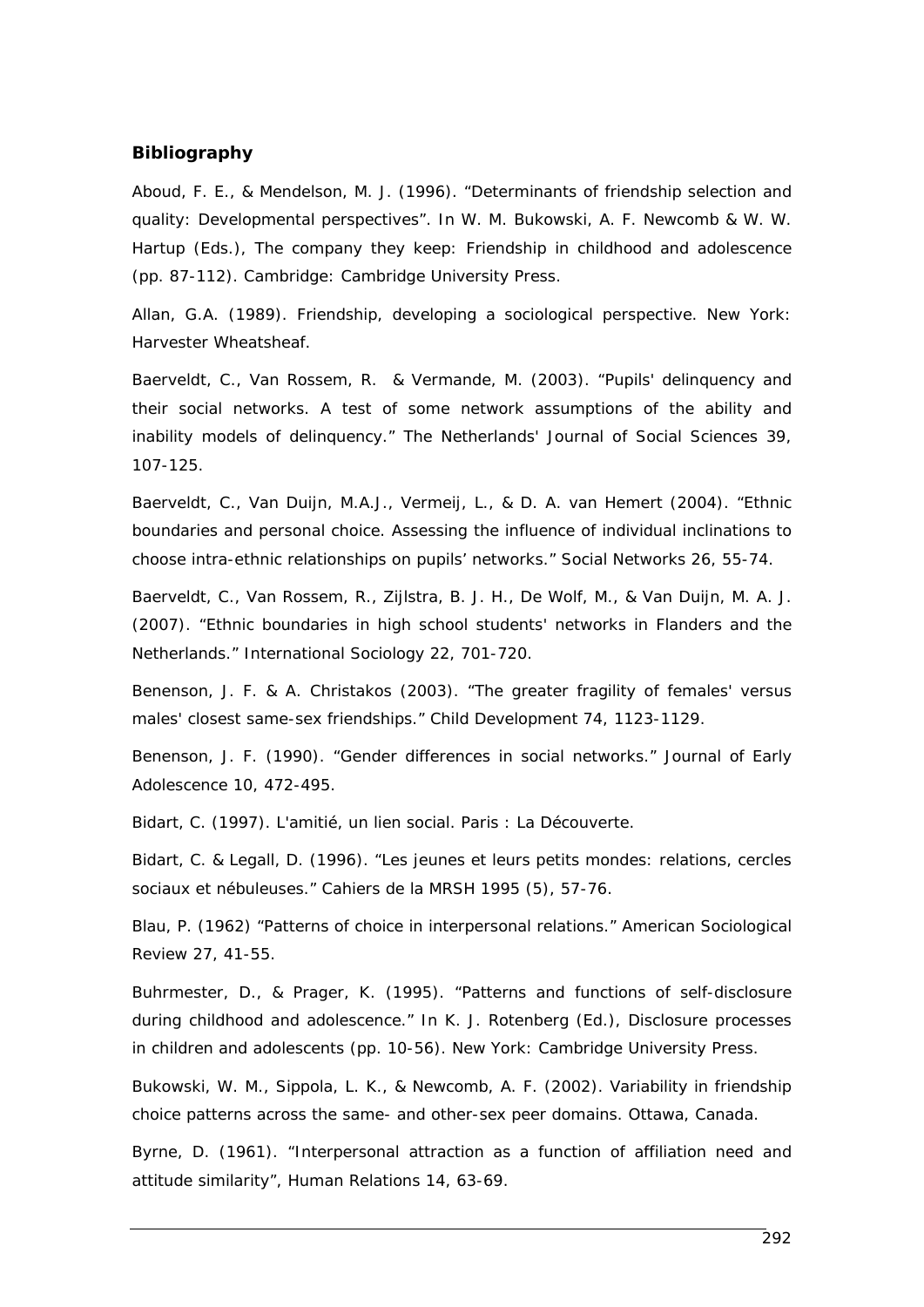Byrne, D. & Clore, G.L. (1970). "A reinforcement model of evaluative responses", *Personality* 1, 103-128.

Cairns, R. B., & Cairns, B. D. (1994). *Lifelines and risks: Pathways of youth in our time*. Cambridge: Cambridge University Press.

Cairns, R. B., Cairns, B. D., Neckerman, H. J., Gest, S. D., & Gariépy, J.-L. (1988). "Social networks and aggressive behaviour: Peer support or peer rejection?" *Developmental Psychology* 24, 815-823.

Cairns, R. B. ; Xie, H. & Leung, M.C. (1998). "The popularity of friendship and the neglect of social networks: Toward a new balance." In A. H. Cillessen & W. M. Bukowski (Eds.), *Sociometry then and now: Building on six decades of measuring children's experiences with the peer group* (pp. 25-53). San Francisco: Jossey-Bass.

Casciaro, T. (1998). "Seeing things clearly: social structure, personality, and accuracy in social network perception", *Social Networks* 20, 331–351.

Cohen, J.M. (1977). "Sources of peer group homogeneity", *Sociology of Education*  50, 227-241.

Coleman, J. S. (1988). "Social capital in the creation of human capital". *American Journal of Sociology* 94 (supplement), 95-120.

Cotterell, J. (1996). *Social Networks and Social Influences in Adolescence*. New York: Routledge.

Clore, G.L. & Byrne, D. (1974). "A reinforcement-affect model of attraction." In: Huston, T.L. (Ed.), *Foundations of interpersonal attraction* (pp. 143–170). New York: Academic Press.

Cucó i Giner, J. (1995). *La amistad. Perspectiva antropológica.* Institut Català d'Antropologia : Icaria

Dahlbäck, O. (1982). "Choices of contact, attraction and social relations. A study of peer relations". *Research report* (No. 19): Project Metropolitan.

Davis, J.A. (1963). "Structural balance, mechanical solidarity, and interpersonal relations", *American Journal of Sociology* 68, 444-463.

Davis, J.A. (1967). "Clustering and structural balance in graphs". *Human Relations*  20, 181-187.

Dijkstra, A. B., Veenstra, R., Peschar, J., Flap, H., & Völker, B. (2003). "Social capital in education: Functional communities around high schools in the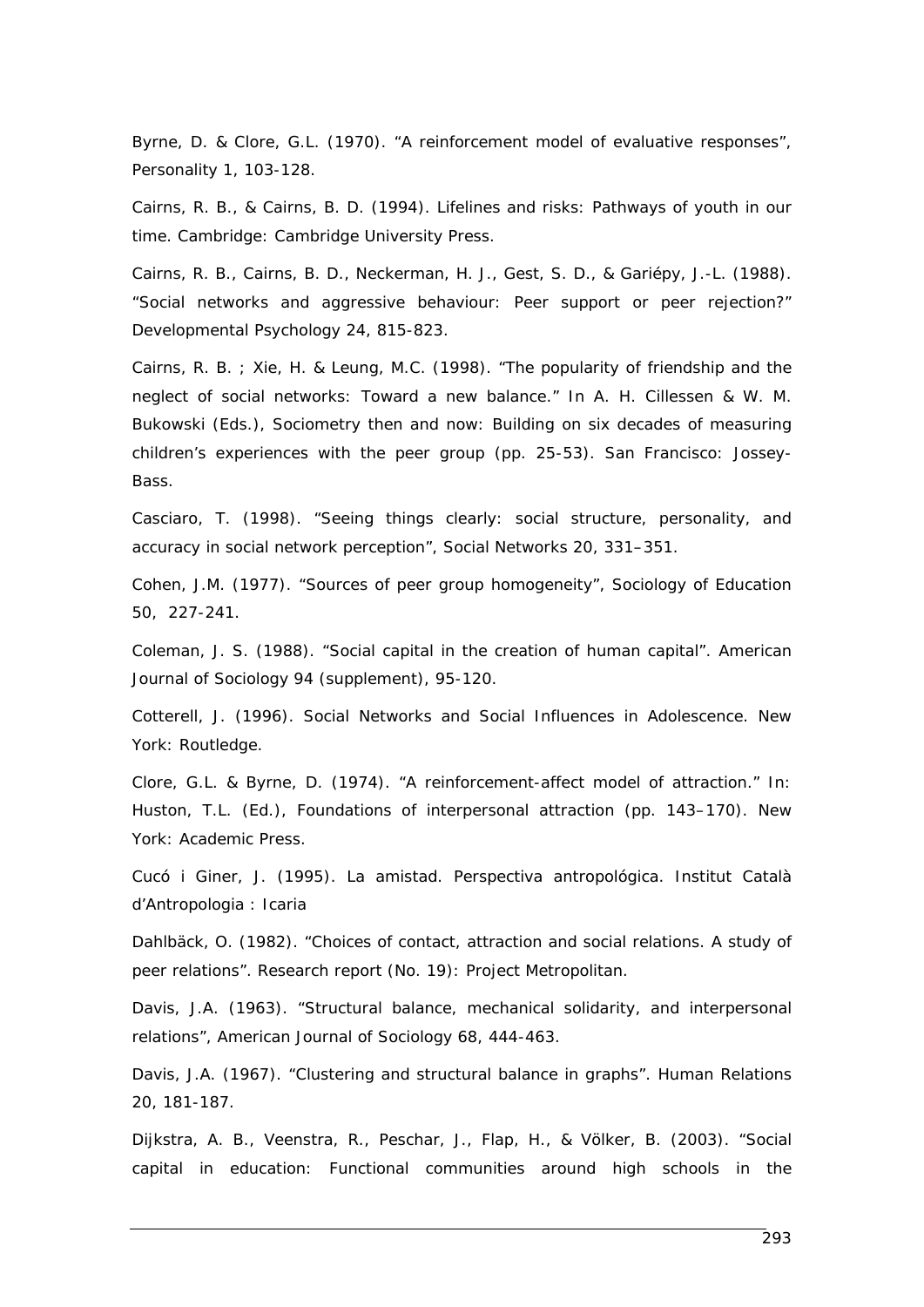netherlands". In H. Flap & Völker, B. (Eds.), *Creation and returns of social capital. A new research program* (pp. 119-218). London: Routledge.

Duck, S.W. (1988). *Handbook of personal relationships: Theory, research, and interventions*. Chichester: Wiley.

Eder, D. & Hallinan, M.T. (1978). "Sex differences in children's friendships". *American Sociological Review* 43, 237-250.

Estell, D.B., Farmer, T.F., Cairns, R.B. & Cairns, B.D. (2002). "Social relations and academic achievement in inner-city early elementary classrooms". *International Journal of Behavioral Development* 26, 518-528.

Federico de la Rúa, A., de (2003). "La dinámica de las redes de amistad. La elección de amigos en el programa Erasmus", *REDES. Revista hispana para el análisis de redes sociales* 4 (3).

Feld, S.L. (1981). "The social organization of social ties", *American Journal of Sociology* 86, 1015-1035.

Flap, H., & Völker, B. (2003). *Creation and returns of social capital. A new research program.* London: Routledge.

Geary, D. C., Byrd-Craven, J., Hoard, M. K., Vigil, J., & Numtee, C. (2003). "Evolution and development of boys' social behavior." *Developmental Review* 23, 444-470.

Granovetter, M.S. (1973). "The strength of weak ties", *American Journal of Sociology* 78, 1360-1380.

Granovetter, M.S. (1985). "Economic Action and Social Structure: The Problem of Embeddedness". *American Journal of Sociology* 91, 481-510.

Hallinan, M. T. (1982). "Classroom racial composition and children's friendships". *Social Forces* 61 (1), 56-72.

Hallinan, M.T. (1980). "Patterns of cliquing among youth". In: Foot, H.C., Chapman, A.J. & Smith, J.R. (Eds.), *Friendship and social relations in children*. New York: John Wiley and Sons.

Hallinan, M.T. (1974). *The structure of positive sentiment*. New York: Elsevier.

Hansell, S. (1981). "Ego development and peer friendship networks." *Sociology of Education* 54, 51-63.

Hammer, M. (1979). "Predictability of social connections over time", *Social Networks* 2, 165-180.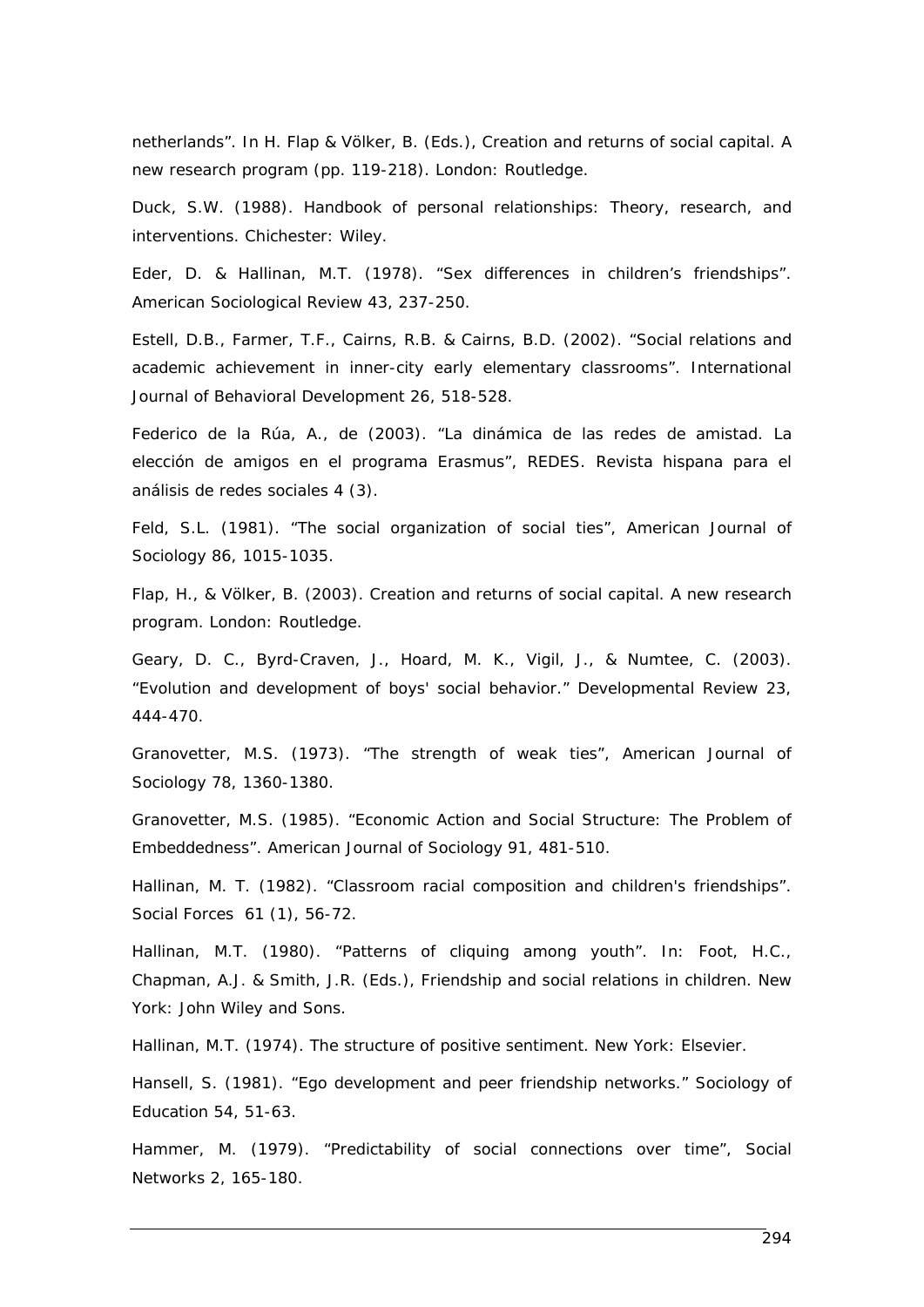Hardy, C. L., Bukowski, W. M., & Sippola, L. K. (2002). "Stability and change in peer relationships during the transition to middle-level school". *Journal of Early Adolescence* 22, 117-142.

Haselager, G. J. T., Hartup, W. W., Van Lieshout, C. F. M., & Riksen-Walraven, J. M. A. (1998). "Similarities between friends and nonfriend in middle childhood". *Child Development* 69, 1198-1208.

Heaven, P. C. L. (1994). *Contemporary Adolescence: a Social Psychological Approach*. Melbourne, Australia: Macmillan.

Heider, F. (1946). "Attitudes and Cognitive Organization", *Journal of Psychology* 21, 107-112.

Heider, F. (1958). *The Psychology of Interpersonal Relations*. New York: Wiley.

Hogg, M.A. & Turner, J.C. (1987). "Intergroup behavior, self stereo typing and the salience of social categories", *British Journal of Social Psychology* 26, 325-340.

Holland, P.W. & Leinhardt, S. (1971). "Transitivity in Structural Models of Small Groups", *Comparative Group Studies* 2, 107-124.

Holland, P.W. & Leinhardt, S. (1972) "Some Evidence on the Transitivity of Positive Interpersonal Sentiment", *American Journal of Sociology* 72, 1205-1209.

Homans, G.C. (1950). *The human group*. New York: Harcourt Brace.

Homans, G.C. (1961). *Social behaviour: Its elementary forms*. New York: Harcourt Brace.

Hummell, H.J. & Sodeur, W. (1990) "Evaluating Models of Change in Triadic Sociometric Structures". In Weesie, J. and Flap, H. (Eds.), *Social Networks Through time* (pp. 281-305). Utrecht: ISOR.

Johnson, E.C. (1986). "Structure and process: agreement models for friendship formation", *Social Networks* 8, 257-306.

Johnson, E.C. (1989). "The micro-macro connection: Exact structures and process". In: Roberts, F. (Ed.), *Applications of combinatorics and graph theory to the biological and social sciences* (pp. 169-201). New York: Springer Verlag.

Kassenberg, A. (2002). *Wat scholieren bindt*. Groningen: University of Groningen.

Kindermann, T.A. (1993). "Natural peer groups as contexts for individual development: the case of children's motivation in school." *Developmental psychology* 29, 970-977.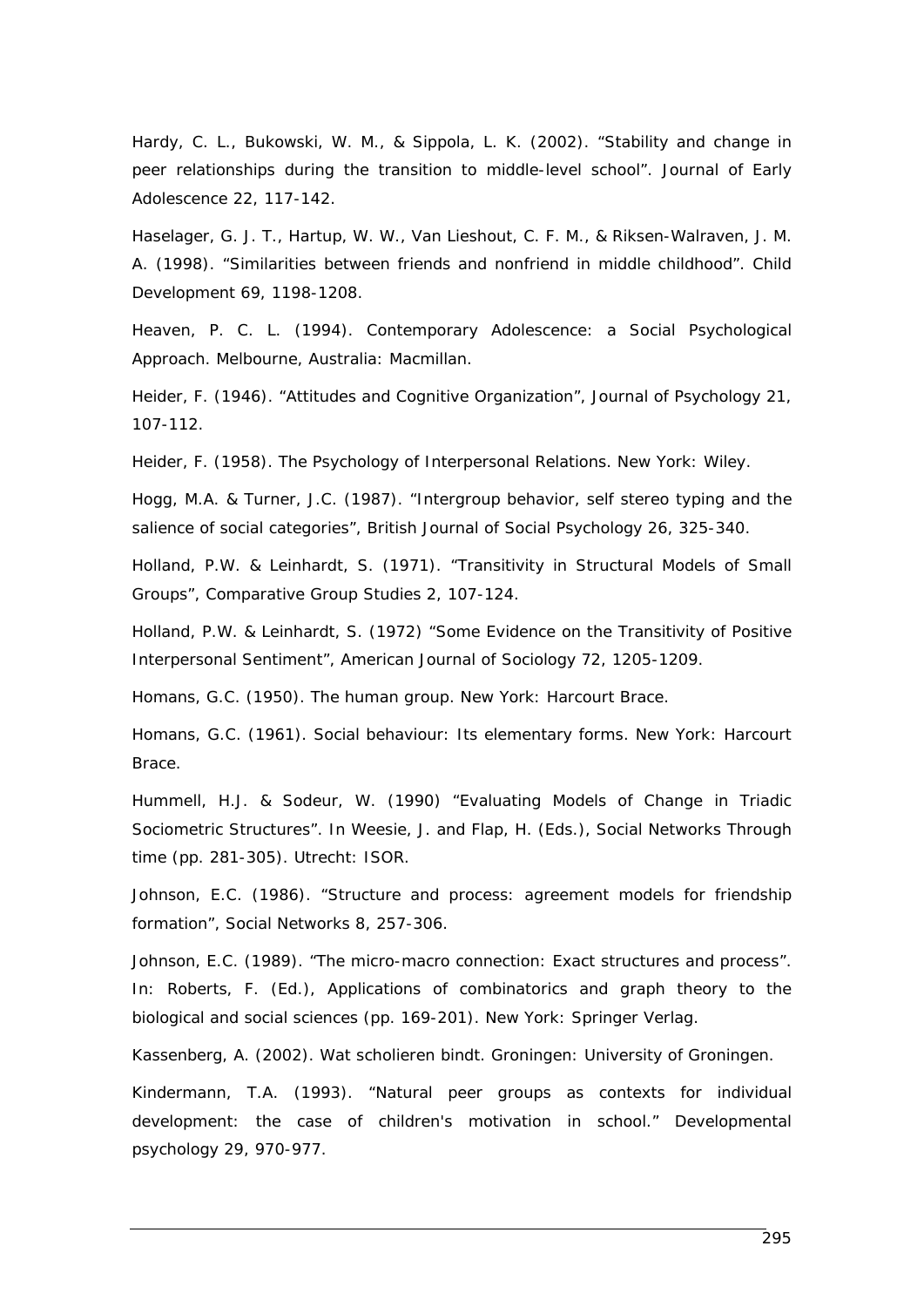Kupersmidt, J. B., DeRosier, M. E., & Patterson, C. P. (1995). "Similarity as the basis for children's friendships: The roles of sociometric status, aggressive and withdrawn behavior, academic achievement and demographic characteristics". *Journal of Social and Personal Relationships* 12, 439-452.

Lagerspetz, K. M., Björkqvist, K. & Peltonen, T. (1988). "Is indirect aggression typical of females? Gender differences in aggressiveness in 11- to 12-year-old children." *Aggressive Behavior* 14, 403-414.

Lazarsfeld, P.F. & Merton, R.K. (1954). "Friendship as Social Process: A Substantive and Methodological Analysis". In: Kendall, P.L. (Eds.) *The Varied Sociology of Paul F. Lazarsfeld* (pp. 298-348). New York: Columbia University Press.

Lin, N. (2001). *Social capital*. Cambridge: Cambridge University Press.

Lott, B.E. & Lott, A.J. (1960). "The formation of positive attitudes towards group members", *Journal of Abnormal Social Psychology* 61, 297-300.

Lott, A.J. & Lott, B.E. (1974), "The role of reward in the formation of positive interpersonal attitudes". In: Huston, T.L. (Ed.), *Foundations of interpersonal attraction* (pp. 171-192). New York: Academic Press.

McPherson, M., Smith-Lovin, L. & Cook, J.M. (2001). "Birds of a Feather: Homophily in Social Networks", *Annual Review of Sociology* 27, 415-444.

Maccoby, E.E. (1988). "Gender as a social category". *Developmental Psychology*  24, 755-765.

Messick, D.M. & Mackie, D.M. (1989). "Intergroup relations", *Annual Review of Psychology* 40, 45-81.

Milardo, R.M. (1986). "Personal choice and social constraint in close relationships: applications of network analysis". In: Derlega, V.D. and Winstead, B.A. (Eds.), *Friendship and social interaction* (pp. 145-166). New York: Springer Verlag.

Morton, A.S. (1959). *Similarity as a determinant of friendship: A multi-dimensional study*. Ann Arbor: UMI Dissertation Services (reprinted 1993).

Newcomb, T.M. (1961). *The acquaintance process*. New York: Holt, Rinehart and Winston.

Newcomb, A. F., Bukowski, W. M., & Pattee, L. (1993). "Children's peer relations: A meta-analytic review of popular, rejected, neglected, controversial, and average sociometric status." *Psychological Bulletin* 113, 99-128.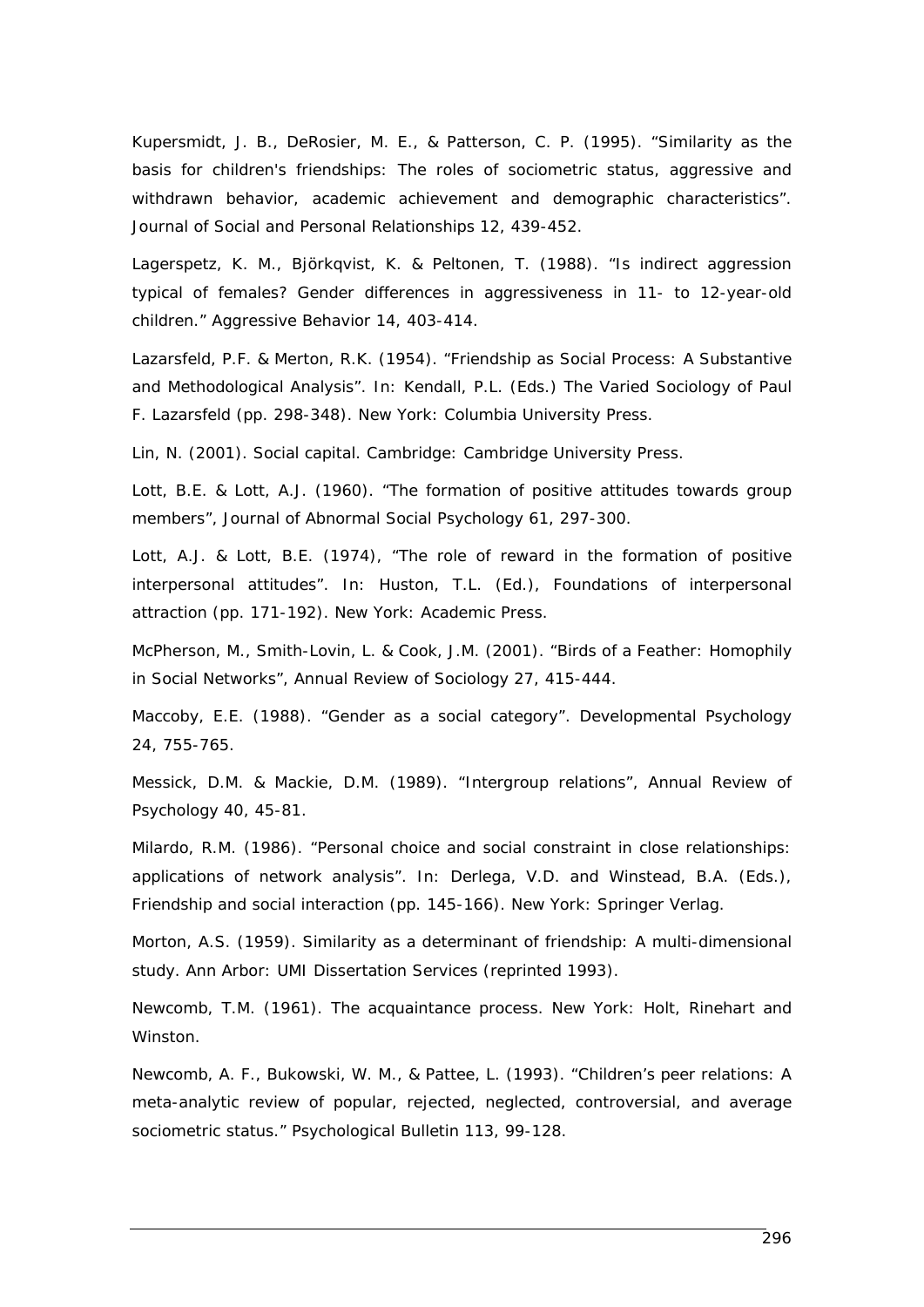Palmonari, A., Pombeni, M. L. & Kirchler, E. (1989). "Peer groups and evolution of the self-system in adolescence", *European Journal of Psychology of Education* 4, 3– 15.

Palmonari, A., Pombeni, M. L. & Kirchler, E. (1990). "Adolescents and their peer groups: a study on the significanve of peers, social categorization processes and coping with developmental tasks", *Social Behaviour* 5, 33–48.

Percheron, A., Bonnal, F., Boy, D., Dehan, N., Grunberg, G. & Subileau, F. (1978). *Les 10-16 Ans & La Politique*. Paris: Presse de la Fondation Nationale des Sciences Politiques.

Requena, F. (1994). *Amigos y redes sociales.* Centro de Investigaciones Sociológicas. Siglo XXI. Madrid.

Ridgeway, C.L. (1983). *The dynamics of small groups*. New York: Saint Martens Press.

Romney, A.K. & Faust, K. (1982). "Predicting the structure of a communication network from recalled data", *Social Networks* 4, 285-304.

Rudolph, K.D (2010). "Implicit theories of peer relations". *Social Development* 19, 113-129.

Rubin, K. H., Bukowski, W.M. & Parker, J.G. (1998). "Peer interactions, relationships, and groups". In: Damon, W. and Lerner, R.M. (Eds): *Handbook of child psychology, III, Social, emotional, and personality development* (pp. 619- 700). New York: Wiley.

Salzinger, L.L. (1982). "The ties that bind: The effect of clustering on dyadic relationships", *Social Networks* 4, 117-145.

Schweinberger, M. (2009). "Latent Class Models for Longitudinal Network Data". *Working Paper*, Department of Statistics, University of Washington.

Snijders, T.A.B., Bunt, G.G. van de & Steglich, C.E.G. (2010). Introduction to stochastic actor-based models for network dynamics. *Social Networks, 32*, 44-60.

Steinberg, L. & Sheffield Morris, A. (2001). "Adolescent development". *Annual Review of Psychology* 52, 83–110.

Tuma, N.B. & Hallinan, M.T. (1979). "The Effects of Sex, Race, and Achievement on Schoolchildren's Friendships". *Social Forces* 57, 1265-1285.

Van de Bunt, G.G. (1999). *Friends by choice: An actor-oriented statistical network model for friendship networks through time.* Amsterdam: Thela Thesis.